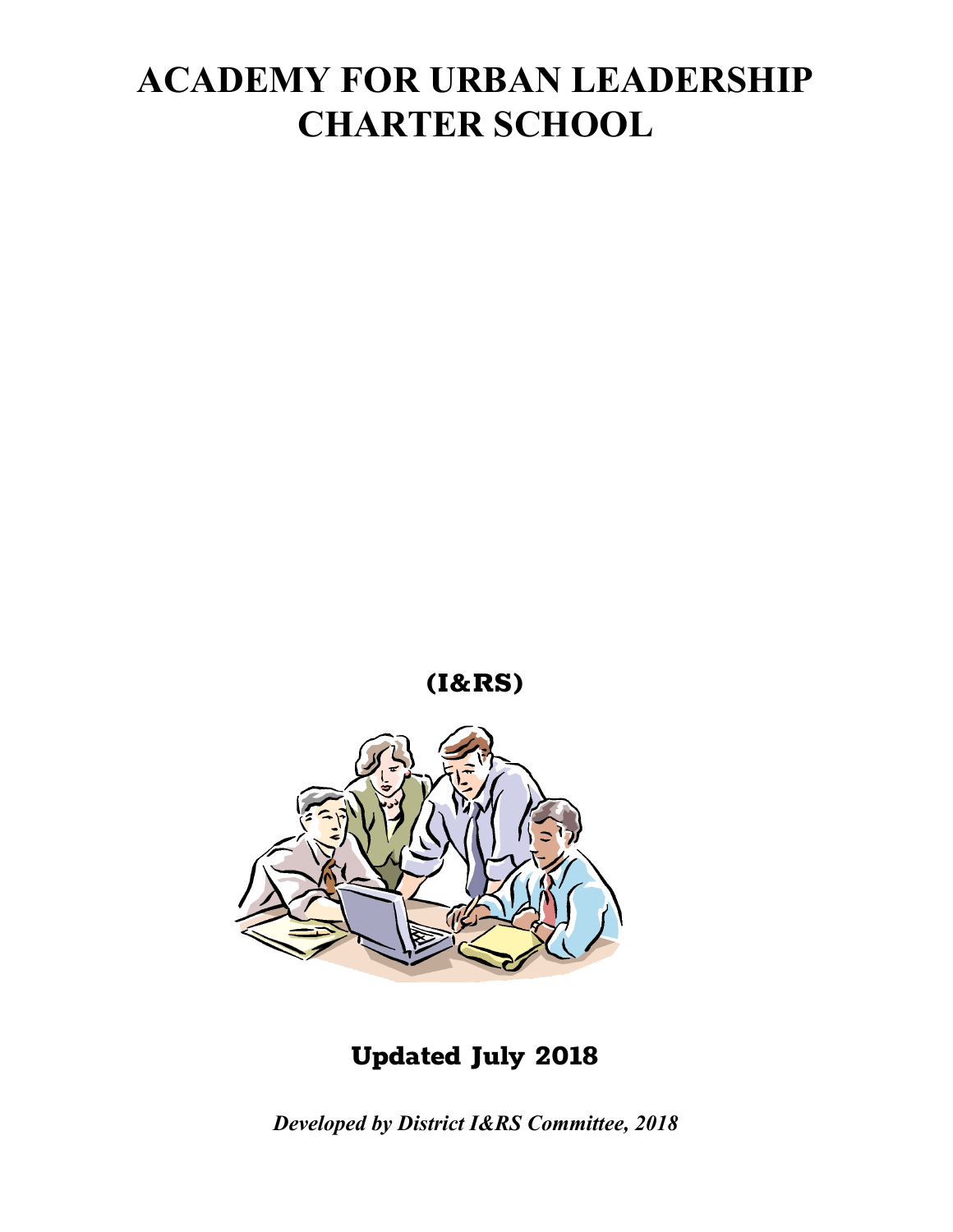#### **Academy for Urban Leadership Charter School** *INTERVENTION AND REFERRAL SERVICES (I&RS)*

### *Implementation Guidelines*

### *TABLE OF CONTENTS*

| <b>Introduction</b>                           | $\overline{\mathbf{4}}$ |
|-----------------------------------------------|-------------------------|
| <b>Team Member Roles and Responsibilities</b> | 6                       |
| <b>Pre-Intervention Referral Process</b>      | 8                       |
| <b>Implementation Phases</b>                  | 9                       |
| <b>Phase 1-Request For Assistance (RFA)</b>   | 10                      |
| <b>Request for Assistance Form</b>            | 11                      |
| <b>Prior Interventions Checklist</b>          | 12                      |
| <b>Phase 2- Data Collection</b>               | 14                      |
| <b>Team Leader Checklist</b>                  | 15                      |
| <b>Information Collection</b>                 | 16                      |
| <b>Discipline Referral Form</b>               | 18                      |
| <b>School Health Form</b>                     | 19                      |
| <b>Student Self-Assessment Sheet</b>          | 20                      |
| <b>School Counselor Form</b>                  | 21                      |
| <b>Parent Information</b>                     | 22                      |
| <b>Parent Letter Invitation</b>               | 23                      |
| <b>Parent Interview</b>                       | 25                      |
| <b>Request for Staff Attendance</b>           | 26                      |
| <b>Phase 3- Problem Solving</b>               | 27                      |
| <b>Meeting Protocol</b>                       | 28                      |
| <b>Action Plan Form</b>                       | 29                      |
| <b>Meeting Attendance</b>                     | 31                      |
| <b>Consent Form</b>                           | 32                      |
| <b>Phase 4-Monitoring Implementation</b>      | 33                      |
| <b>Progress Report Form</b>                   | 34                      |
| <b>Program Evaluation</b>                     | 35                      |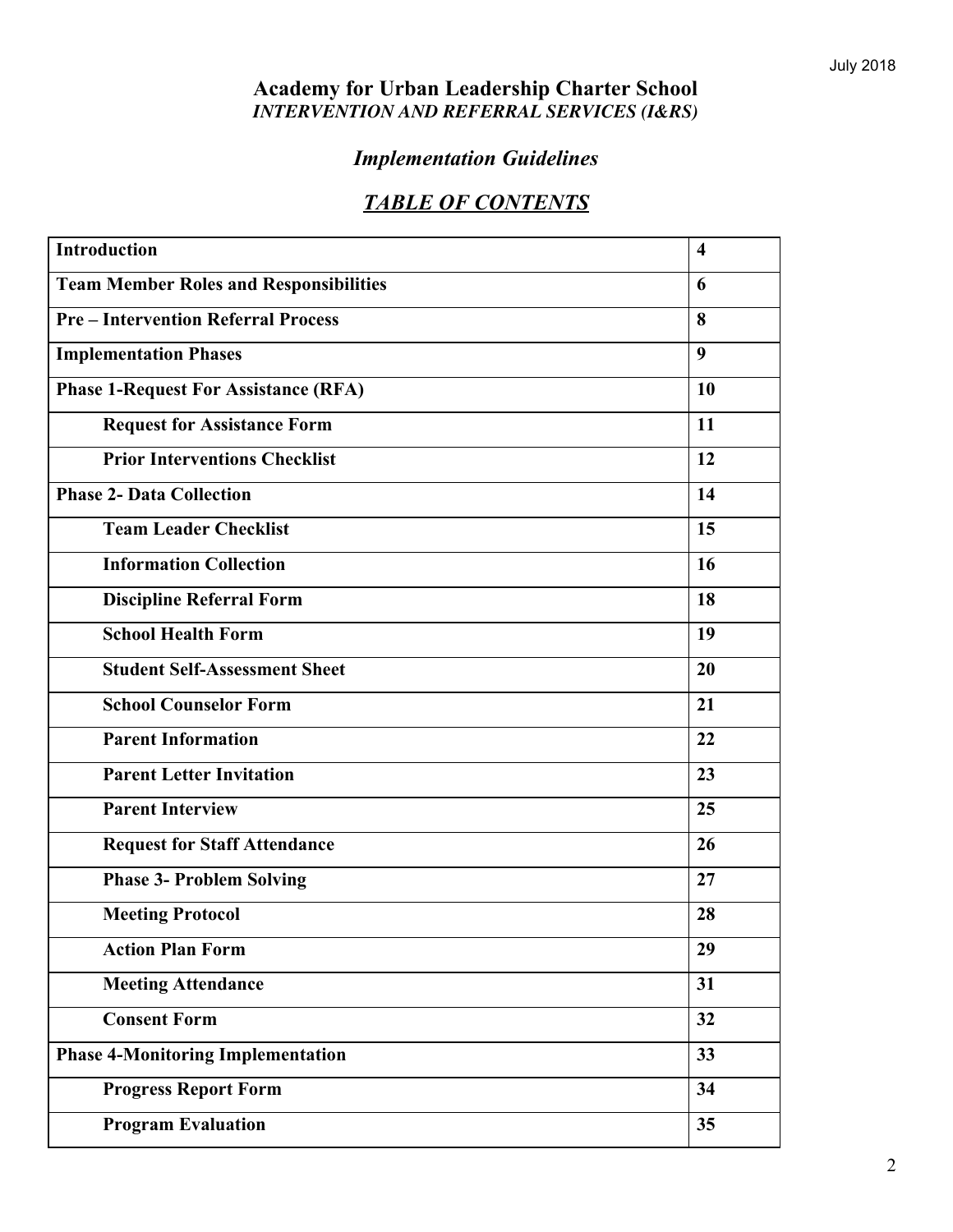| Case Log Forms (I&RS, Strategies, CST) | 36 |
|----------------------------------------|----|
| <b>End of Year Report</b>              |    |
| <b>Meeting Agenda</b>                  | 38 |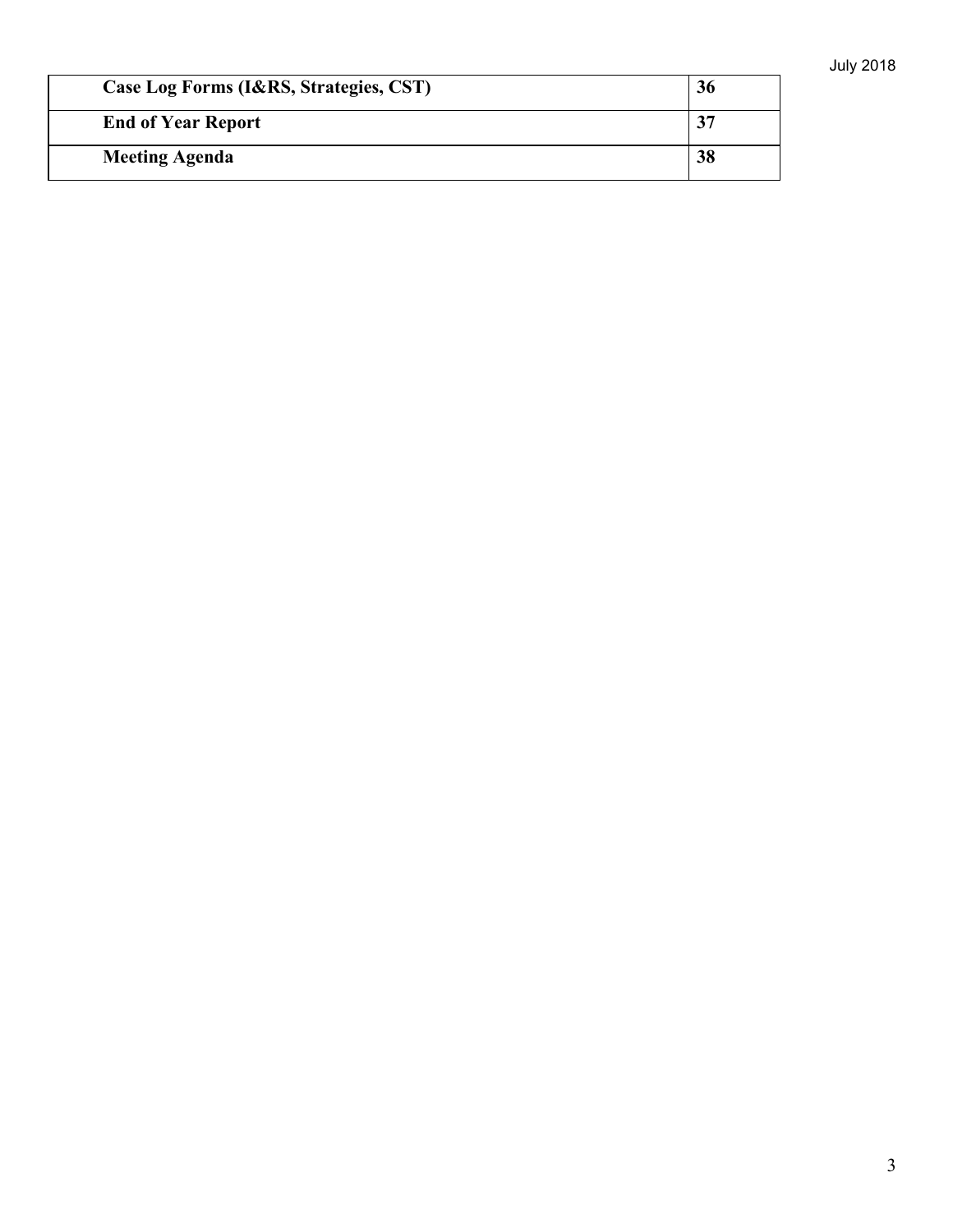### **ACADEMY FOR URBAN LEADERSHIP CHARTER SCHOOL** *Intervention and Referral Services Team (I&RS)*

### **INTRODUCTION**

In accordance with the requirements forth in the **New Jersey Administrative Code Title 6A:16-7.1-3** (**Intervention and Referral Services)**, the Academy for Urban Leadership Charter School Board of Education has established an Intervention and Referral Services Team in each of the district's schools.

The Academy for Urban Leadership Charter School recognizes the importance of the Intervention and Referral Services (I&RS) team concept and believes that each building can benefit from a school-based, collaborative, and multidisciplinary, decision making approach.

The standing Intervention and Referral Services Team (I&RS) will serve as a vehicle to develop and design instructional programs through a collaborative problem-solving approach that impacts on the student who is experiencing academic, behavior and/or health issues, or the staff member who has difficulty in addressing students' academic, behavior and/or health issues.

In addition, through a review and assessment procedures of I&RS Teams shall make recommendations to the principal for improving school programs and services.

The I&RS Team within each building will be selected by the building principal and formulated no later than September 15<sup>th</sup> of each school year.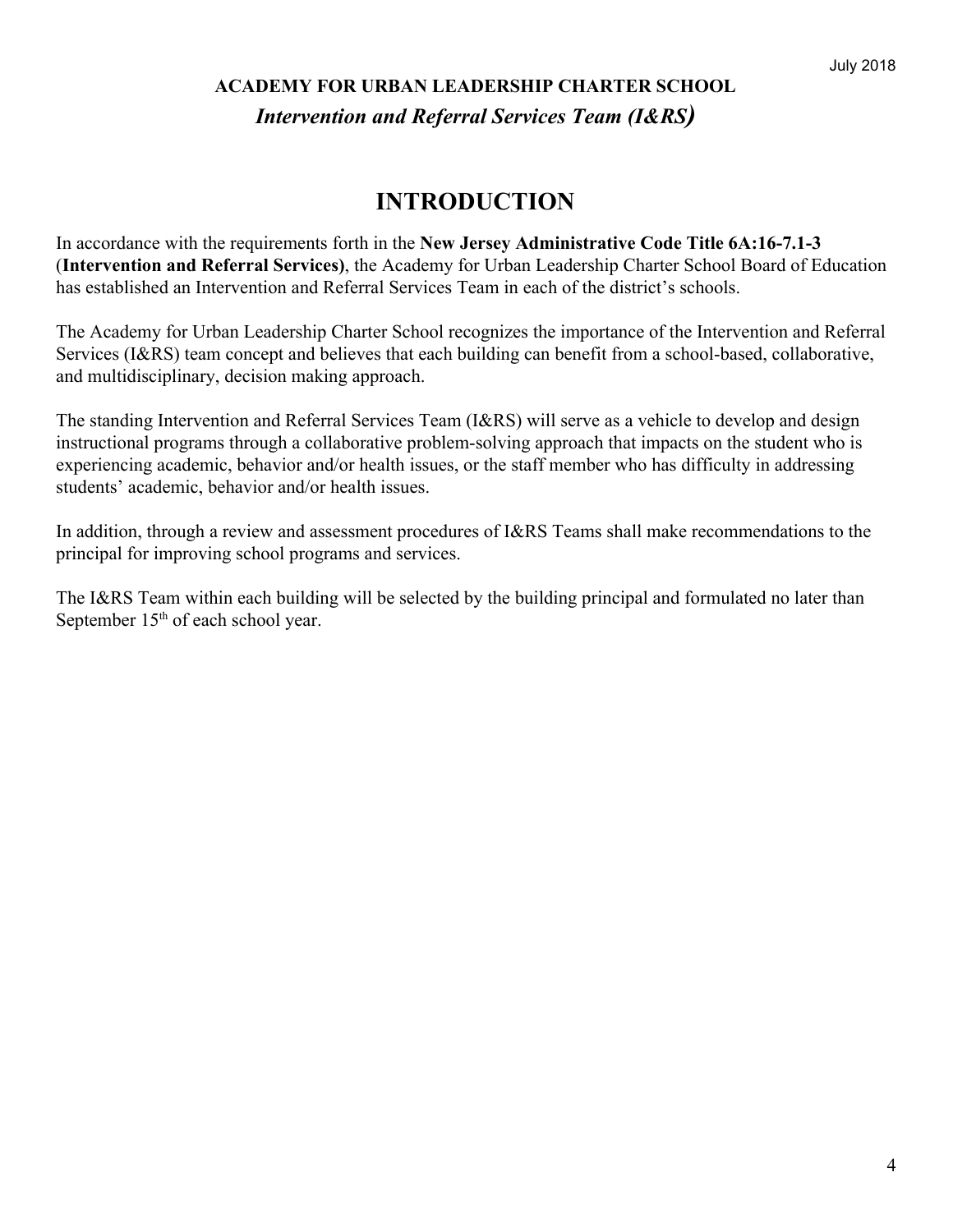### **ACADEMY FOR URBAN LEADERSHIP CHARTER SCHOOL** *Intervention and Referral Services Team (I&RS)*

#### **I&RS Team Composition:**

The minimum standing unit for the I&RS Committee shall consist of a team member in each of the following positions:

- 1. Administrator (Principal or Vice Principal)
- 2. Special Education Teacher
- 3. General Education Teacher
- 4. School Guidance Counselor
- 5. School Nurse
- 6. Referring Teacher(s) and/or Staff\*
- 7. Student\*
- 8. Parent(s)/Guardian(s) of student\*

\*NOTE: The individuals serving these team positions will vary by case.

#### **Additional I&RS Members**

Any I&RS Team member may request that one or more representatives from the following areas join the team to provide the committee with input and expertise with regard to individual student needs:

- School disciplinarian
- School social worker,
- HIB specialist
- Speech/language therapist
- ESL teacher
- Support staff
- Coach
- Other school-employed staff and/or Individuals requested by parent (tutor, coach, etc.)

#### **Selection**

The principal determines the manner of selection of the standing team.

#### *Staff members should be:*

- A. Knowledgeable about district/school policies and procedures of Intervention and Referral Services as well as related school and community policies and resources.
- B. Knowledgeable about the district/school instructional objectives and curricula.
- C. Knowledgeable about traditional, innovative, and culturally sensitive instructional practices and strategies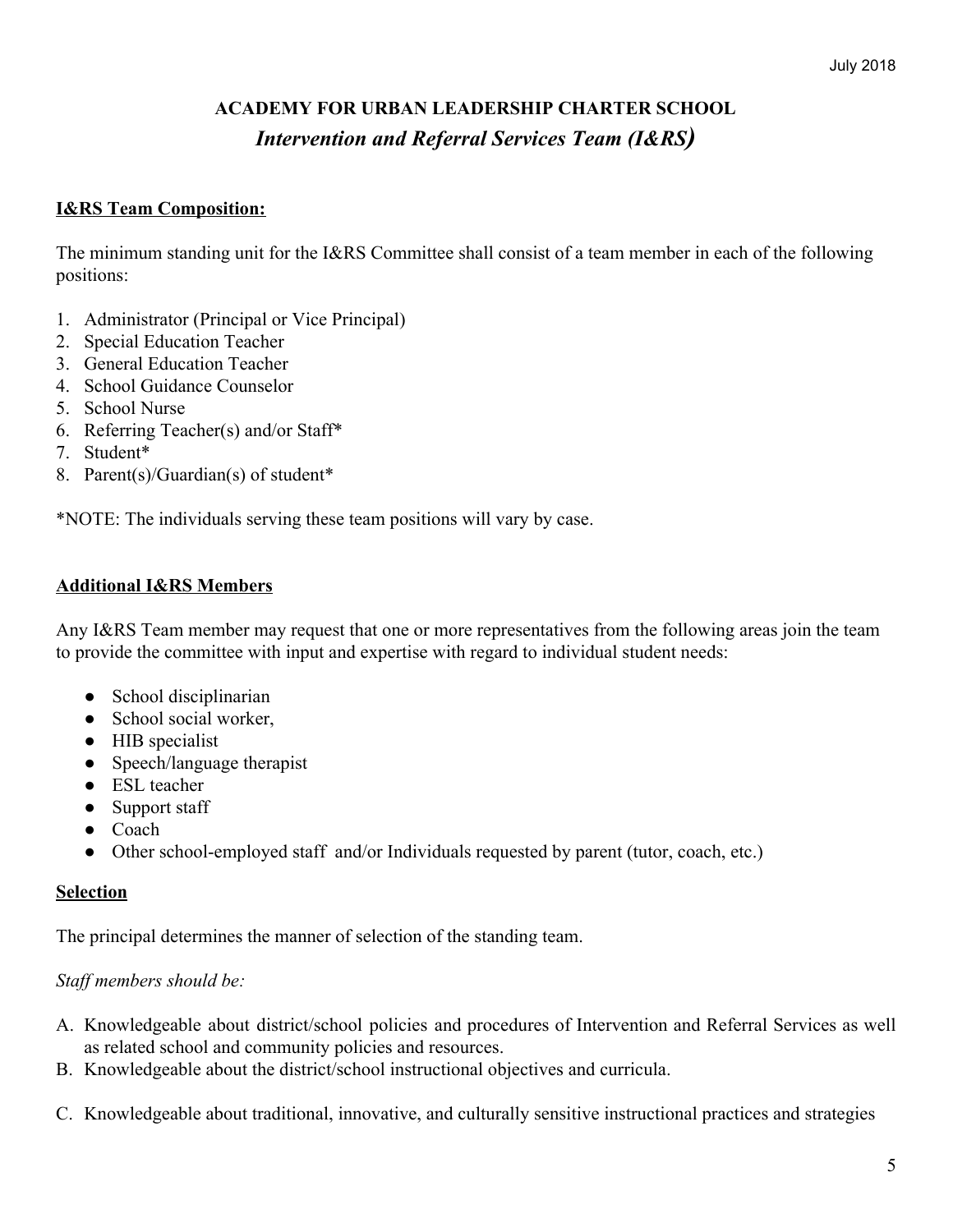- D. Knowledgeable about effective classroom management practices, strategic classroom interventions (academic, behavioral, social-emotional), and other support systems
- E. Knowledgeable about teaching to multiple intelligences, differentiation, student engagement, scaffolding, modifications/accommodations, multi-tiered upport systems, and other education programs.

#### **Parental/Guardian Involvement**

- 1. The teacher, prior to a request for a referral to the I&RS Team for assistance, must demonstrate ongoing communications with parent about academic, behavior and/or health issues. Examples may include: conferences, phone calls, and notices home.
- 2. The parent(s)/guardian(s) shall be involved in academic, behavioral and health planning. A member of the Team shall invite the parent/guardian to participate in the initial meeting.

#### **Community Members**

The Team will involve community resources as appropriate.

#### **Team Meetings**

- 1. Each building will develop a schedule for Team meetings.
- 2. Such meetings will follow research-based procedures for collaborative problem solving meeting at least monthly and more based upon case load.
- 3. The Schedule of Meetings shall include the team members and a list of the dates for each meeting. This list shall be shared with the district's Superintendent, no later than September 30<sup>th</sup> of each school year.

#### **Team Member Roles and Responsibilities**

#### *Team Leader*

- A. Will have the authority of the principal to formalize I&RS Action Plans during meetings.
- B. Will coordinate the general activities of the program; initiates, facilitates, shares responsibility and leads, rather than rules or dictates.
- C. Will have two (2) weeks after receiving initial referral to determine the appropriateness of requests.
- D. Will schedule a meeting no later than two (2) weeks after finding a referral appropriate, and after data collection forms are completed and submitted.
- E. Will perform specific roles and functions as listed below:
- 1) Logs in and verifies completion of Request For Assistance (RFA).
- 2) Reviews the appropriateness of cases.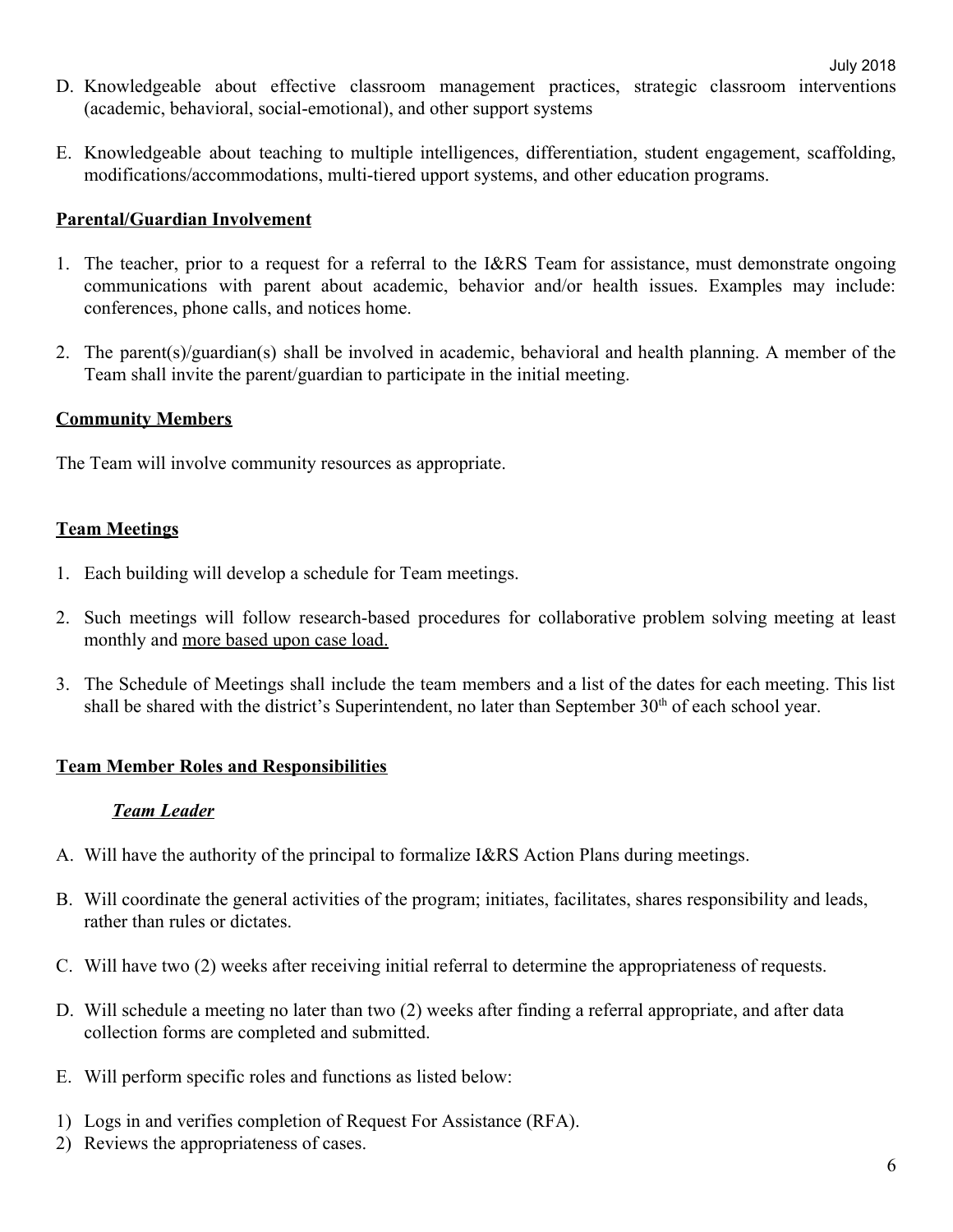- 3) Distributes all data collection forms to staff members involved in the case.
- 4) Assigns case coordinators and schedules cases.
- 5) Facilitates the problem-solving meetings.
- 6) Ensures parent notifications
- 7) Ensures maintenance of records.
- 8) Clarifies and enforces building level operating procedures and rules.
- 9) Maintains an educational focus for resolving I & RS cases.
- 10) Serves as the liaison to school administrators and case coordinators.

#### *Case Coordinator*

- A. The position of case coordinator will be a rotating responsibility shared by all I&RS team members.
- B. Becomes the primary contact with the person requesting assistance.
- C. Will lead the requesting person through the I&RS process, provides support, helps the staff member feel at ease and furnish technical assistance to all individuals responsible for implementing the I&RS Action Plan for the identified educational problem.
- D. Performs the following tasks and functions:
- 1. Oversees the completion of all data collection forms.
- 2. Collects all completed data collection forms.
- 3. Conducts observations of the problem, where possible, for data collection.
- 4. Ensures the timely implementation of Action Plan.
- 5. Serves as the liaison for all parties involved in the case.

#### *Record Keeper*

Becomes responsible for the following tasks and functions:

- 1. Registers and maintains accurate, written accounts of all meetings.
- 2. Maintains files in a secure place, accessible to the team.
- 3. Retains a supply of forms.
- 4. Keeps a current calendar for the I&RS.
- 5. Completes the Action Plan during the meeting.

#### *Time Keeper*

Maintains efficiency in team proceedings by being responsible for the following task and functions:

- 1. Ensures the Team adherence to all time limits.
- 2. Assists the Team Leader in keeping members on task during meetings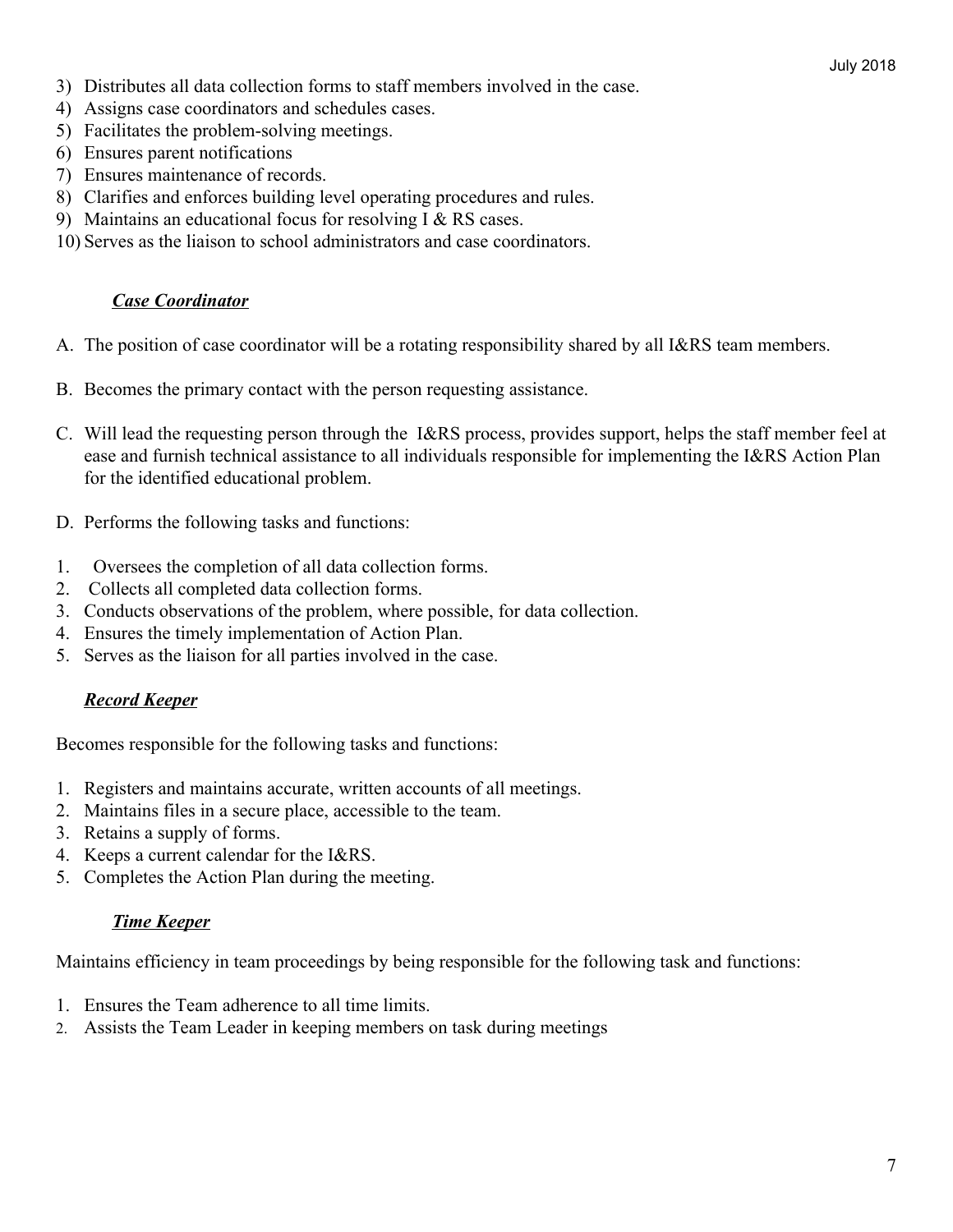### **ACADEMY FOR URBAN LEADERSHIP CHARTER SCHOOL** *Intervention and Referral Services Team (I&RS)*

### **Pre – Intervention Referral Process**

- A. Prior to requesting intervention for a child who is experiencing academic, behavior and/or health problems in the educational environment there **mus**t be documentation of interventions implemented by the teacher/staff member(s) making the request.
- B. Previous interventions to resolve the problem(s) must be documented by the person seeking assistance.

Examples may include:

- 1. Previous teaching strategies that have been employed.
- 2. Teacher/parent conferences in which alternatives have been discussed.
- 3. Teacher/principal conferences regarding the problem and suggested solutions.
- 4. Review of student records, including attendance, educational history, health records, and test scores.
- It would be good practice to:
- 1. Keep a student portfolio with copies of letters sent home.
- 2. Keep a phone log (date, time, brief description of conversation).
- 3. Keep copies of all notices sent home with student as well as mail a copy home.
- C. All existing and suspected medical problems, including vision and hearing should have been referred to the school nurse for evaluation and follow-up.
- D. The principal and/or school counselor should have been consulted by the teacher/staff member for additional suggestions and support.
- E. The Language Arts Literacy and/or Mathematics Intervention Specialist and/or Intervention Teacher should have been consulted by the teacher/team for suggestions and support.

F. A Diagnostic Reading, Writing, and/or Mathematics Portfolio should be maintained by the classroom teacher with goals and strategies developed, implemented, and reviewed.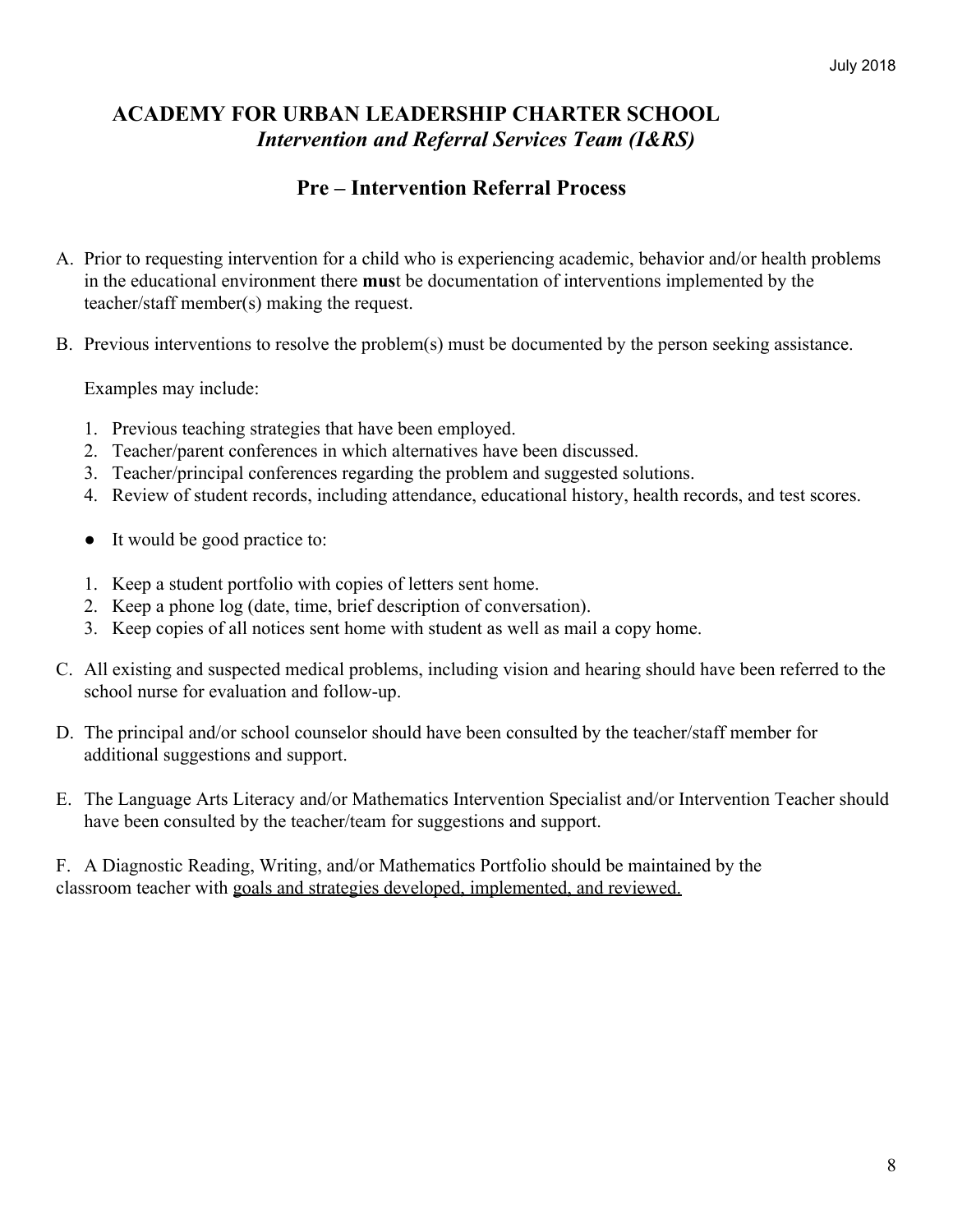### Academy for Urban Leadership Charter School *INTERVENTION AND REFERRAL SERVICES*

#### **IMPLEMENTATION PHASES**

#### **Phase 1: Request for Assistance**

A. Problem Identification

A staff member or parent requests that he/she needs assistance with a learning, behavior, or health problem for a student because he/she is experiencing difficulties in addressing students' needs. As an ad hoc member of the team, the member is bound by all applicable rules and standards of privacy and ethics as are standing team members.

- B. A staff member, parent, or concerned community agency completes and delivers the appropriate Request for Assistance (RFA) form to the team.
- C. Request for Assistance form (RFA) & Prior Intervention Checklist are given to School Counselor (Team Leader)

#### **Phase 2: Data Collection**

- A. Team Leader & Case Coordinator distributes data collection forms collects data collection forms/complete checklist.
- B. Team Leader schedules I&RS meeting.
- C. Parent/guardian invited to meeting to be involved in academic, behavioral, and health planning.
- D. Staff invited to meeting as appropriate.

#### **Phase 3: Problem-Solving**

- A. Convene Problem-Solving Meeting.
- B. Develop a Written I&RS Action Plan.
- C. Implement the Plan of Action.
- D. Schedules follow up meeting 4-6 weeks after implementation.

#### **Phase 4: Monitoring Implementation**

- A. Evaluate Progress- Pr Parties responsible for implementing components of action plan should monitor the progress of their respective objectives in the action plan.
- B. Collect data and document progress using any of the following: grade reports, attendance records, disciplinary reports, behavioral changes, anecdotal records, conversations, interviews, classroom observations, checklists, or other procedures that will provide important feedback as it pertains to action plan.
- C. Review Case- the Case Coordinator and person requesting assistance will review all relevant data, records and documentation of the Action Plan in order to evaluate the effectiveness of the plan.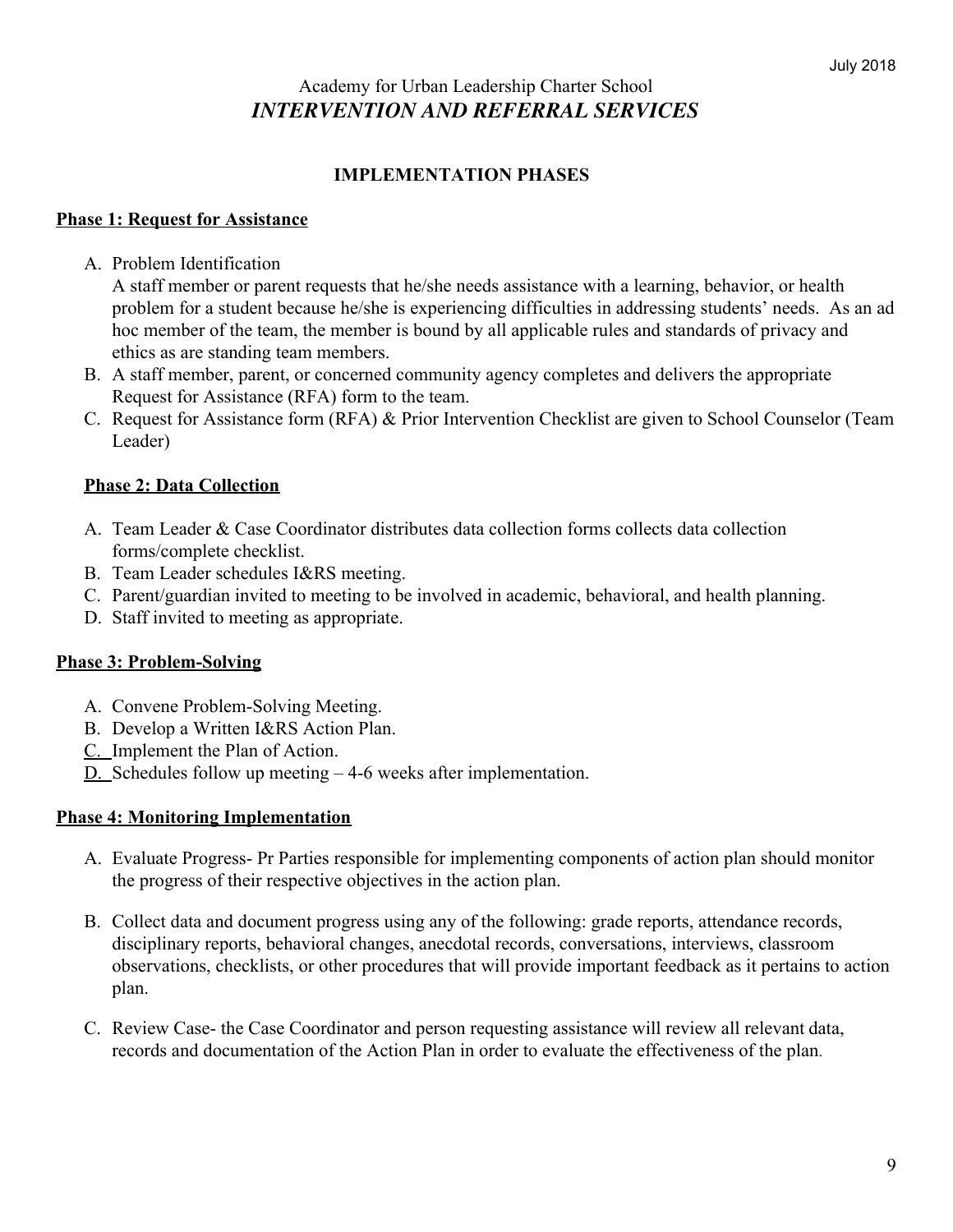### **PHASE 1**

### **REQUEST FOR ASSISTANCE**

- 1. **Request for Assistance**
- 2. **Prior Interventions Checklist**
- 3. **Student Work Samples/Portfolio collected**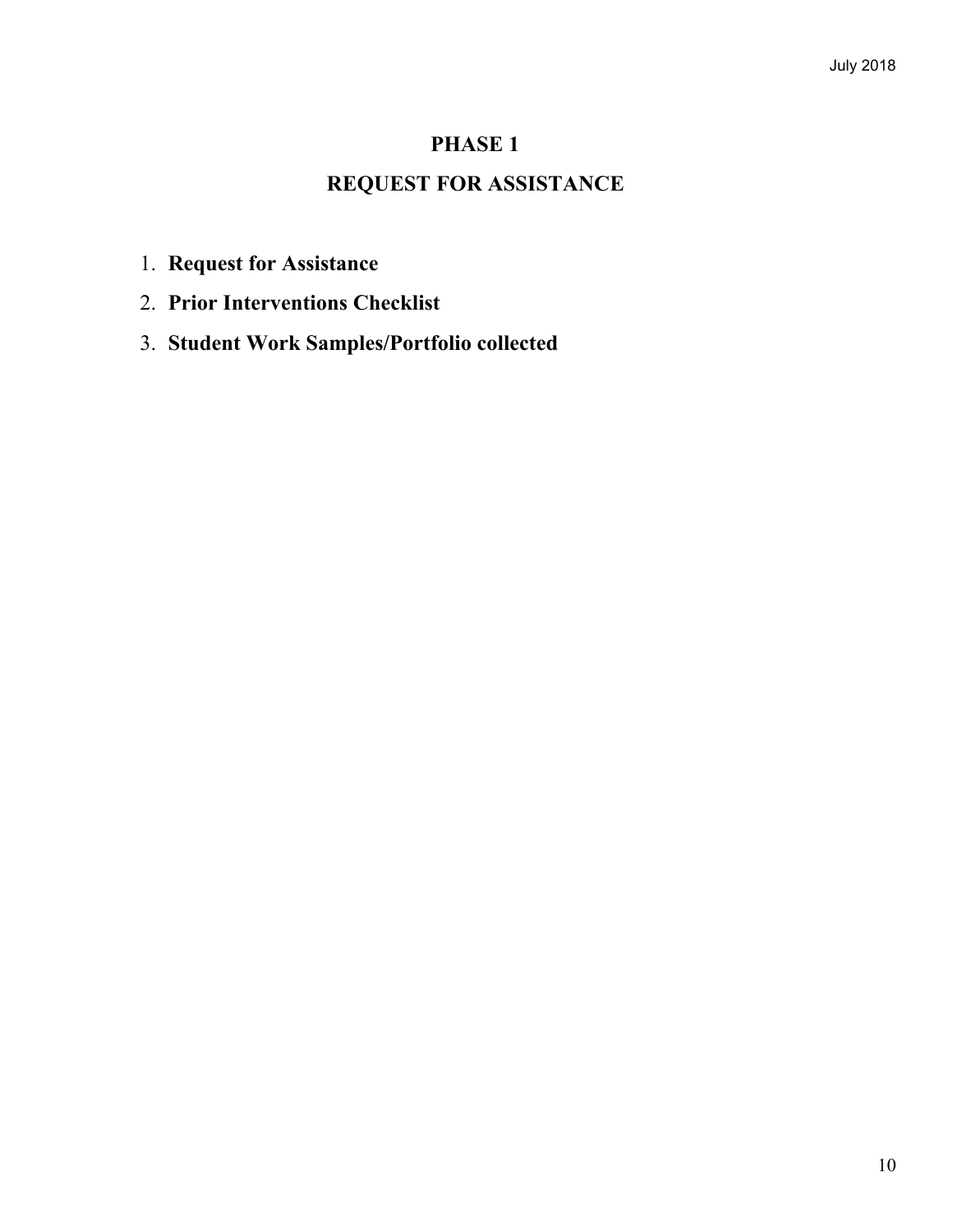### *Intervention and Referral Services Team (I&RS)*

### *NEW REQUEST FOR ASSISTANCE*

| To: AULCS Intervention & Referral Team |  |       |  |
|----------------------------------------|--|-------|--|
| From                                   |  | Date  |  |
| Student                                |  | Grade |  |

| <b>Physical/Health</b><br><b>Behavior</b><br><b>Academic</b><br><b>Attendance</b><br><b>Work Habits</b> |  |
|---------------------------------------------------------------------------------------------------------|--|
|---------------------------------------------------------------------------------------------------------|--|

Brief summary of reasons for request for assistance: ( describe cause/s for concern; based on academic, behavioral, emotional issues, health)

| <b>Academic</b>               | <b>Physical/Health</b>     | <b>Behavior</b>                 | <b>Work Habits</b>        |
|-------------------------------|----------------------------|---------------------------------|---------------------------|
| Letter/Word Reversal          | <b>Hearing</b>             | Withdrawn                       | Working independently     |
| Sight word recognition        | Vision                     | Peer relationships              | Working with others       |
| Phonics/Word Attack           | Fine Motor                 | Impulsive                       | Lacking motivation        |
| Written Expression            | <b>Gross Motor</b>         | Poor self-concept               | Verbal written directions |
| <b>Oral Expression</b>        | Coordination               | Temper tantrums                 | Retaining information     |
| <b>Reading Comprehension</b>  | <b>Spatial Orientation</b> | Sensitive                       | Careless work habits      |
| Spelling                      | Self-help/Adaptive         | Immature                        | Lacks organization        |
| Fluency                       | Physical Handicap          | Argumentative                   | Inattentive               |
| Vocabulary                    | Hygiene                    | <b>Blaming/Denying</b>          | Remaining on task         |
| Grammar (usage)               | Frequent trips nurse       | Not accept responsibility       | Completing class work     |
| Grammar (mechanics)           | Other                      | Threats/violent                 | Cheating                  |
| <b>Study Skills</b>           |                            | <b>Bully &amp; Intimidation</b> | Distractible              |
| Speech Language               |                            | Profanity/ gestures             | Procrastinates            |
| Other                         |                            | Hyperactivity                   | Drop in grades            |
|                               |                            | Hypo activity                   | Other                     |
| <b>Math</b>                   |                            | Attendance/Tardiness            |                           |
| Computation                   |                            | Other                           |                           |
| <b>Understanding Concepts</b> |                            |                                 |                           |
| Multi Step Problems           |                            |                                 |                           |
| Math Fact Fluency             |                            |                                 |                           |
| Other                         |                            |                                 |                           |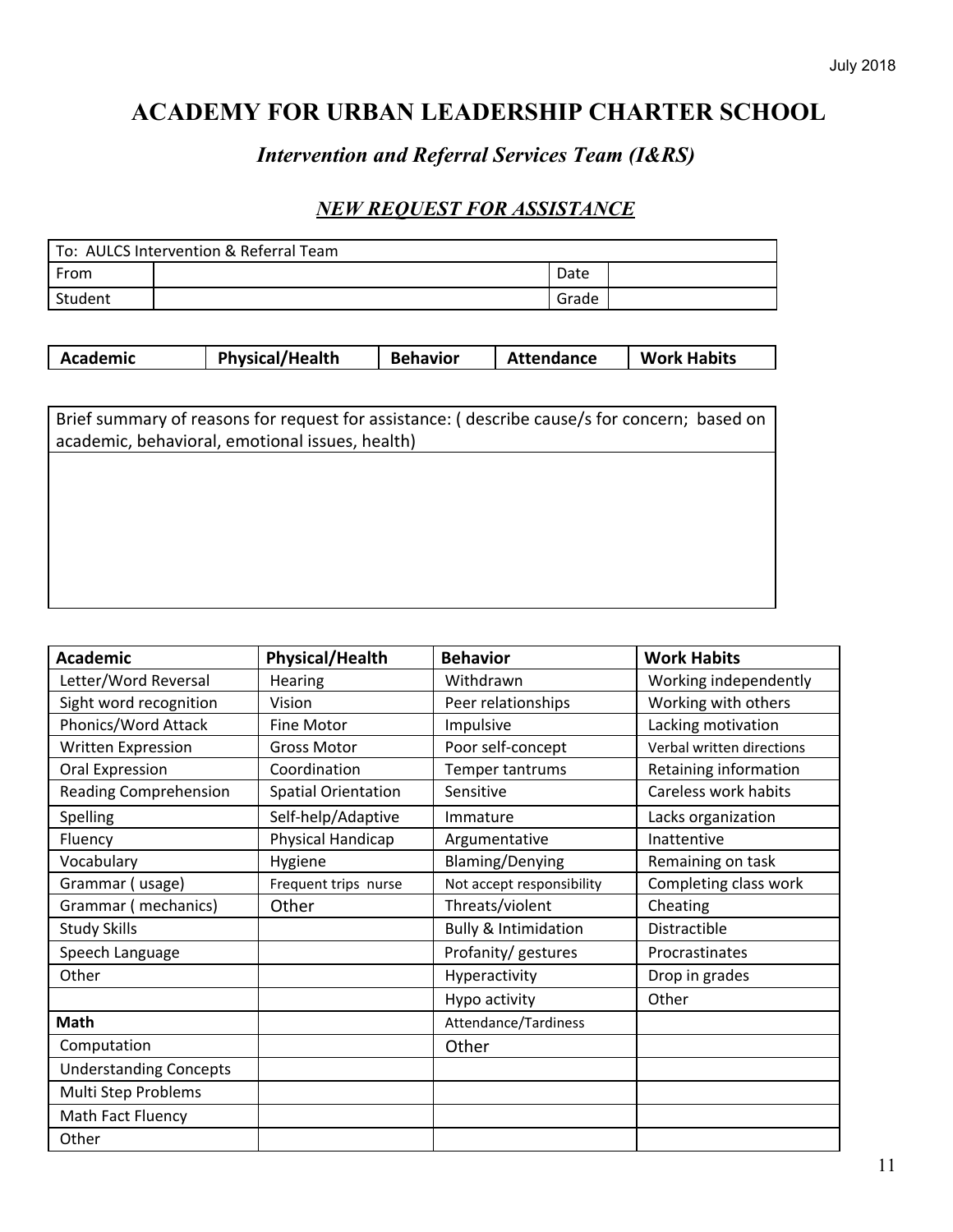### *PRIOR INTERVENTIONS CHECKLIST*

| Check with an X for the interventions you have Not Tried, Successfully tried, or Unsuccessfully tried |           |   |        |                 |
|-------------------------------------------------------------------------------------------------------|-----------|---|--------|-----------------|
| (NT=not tried) (S=Successful) (U= Unsuccessful)                                                       |           |   |        |                 |
| <b>Academic Interventions</b>                                                                         | <b>NT</b> | S | $\cup$ | <b>Comments</b> |
| <b>Reduced Assignments</b>                                                                            |           |   |        |                 |
| <b>Recorded Daily Assignments</b>                                                                     |           |   |        |                 |
| Check and sign agenda                                                                                 |           |   |        |                 |
| Allowed more time for task                                                                            |           |   |        |                 |
| Positive reinforcement                                                                                |           |   |        |                 |
| Task Broken down                                                                                      |           |   |        |                 |
| Used different learning approach (aud./vis/kin.)                                                      |           |   |        |                 |
| Small group instruction-skill focused                                                                 |           |   |        |                 |
| Individual instruction                                                                                |           |   |        |                 |
| Homework buddy                                                                                        |           |   |        |                 |
| Other:                                                                                                |           |   |        |                 |
| <b>Behavior Management/Reinforce/Intervention</b>                                                     |           |   |        |                 |
| Individual conference with student                                                                    |           |   |        |                 |
| "Take a break" in classroom/ recess                                                                   |           |   |        |                 |
| Write call parent guardian                                                                            |           |   |        |                 |
| Behavior Plan / Contract (with examples)                                                              |           |   |        |                 |
| Discipline Referrals (with dates and incidents)                                                       |           |   |        |                 |
| Other:                                                                                                |           |   |        |                 |
| Learning Environment                                                                                  |           |   |        |                 |
| <b>Changed Seat</b>                                                                                   |           |   |        |                 |
| Changed group                                                                                         |           |   |        |                 |
| Reduced distractions (how)                                                                            |           |   |        |                 |
| Other:                                                                                                |           |   |        |                 |
| <b>Intervention Programs</b>                                                                          |           |   |        |                 |
| In school homework assistance                                                                         |           |   |        |                 |
| Peer buddy                                                                                            |           |   |        |                 |
| <b>Reading Tutor</b>                                                                                  |           |   |        |                 |
| Math tutor                                                                                            |           |   |        |                 |
| Special reading classroom                                                                             |           |   |        |                 |
| After school tutoring                                                                                 |           |   |        |                 |
| School counseling (Ind./group)                                                                        |           |   |        |                 |
| Outside counseling                                                                                    |           |   |        |                 |
| <b>ESL</b>                                                                                            |           |   |        |                 |
| Speech language/ artic ( CIRCLE ONE)                                                                  |           |   |        |                 |
| Other:                                                                                                |           |   |        |                 |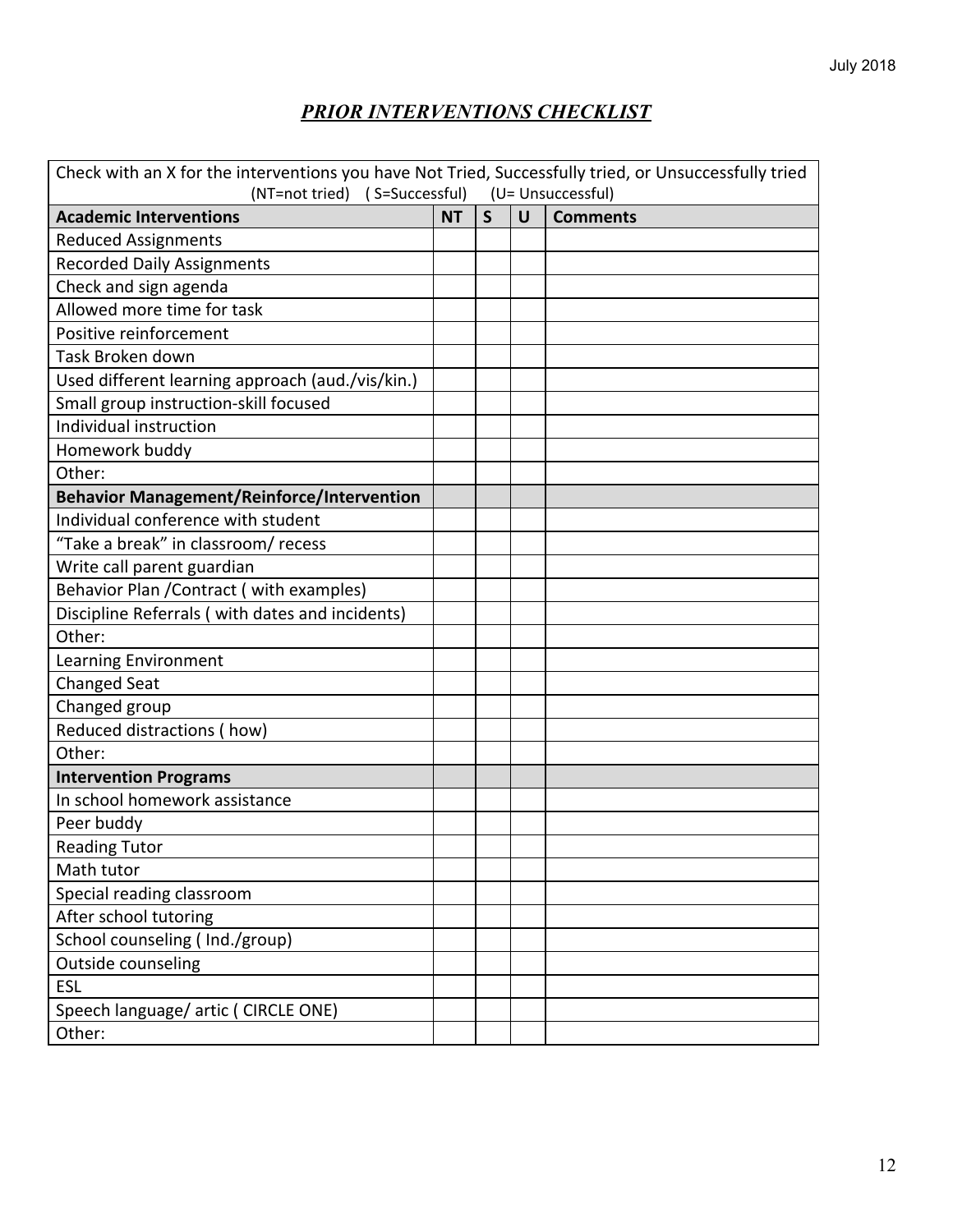| Intervention & Referral Team Use Only    |           |  |
|------------------------------------------|-----------|--|
| Date Request Received:                   | By Whom:  |  |
| <b>Student Accepted</b>                  | (Explain) |  |
| Request returned for further information | (Explain) |  |
| <b>Request Denied</b>                    | (Explain) |  |
| Student referred directly to CST         | (Explain) |  |

| Case Assigned to:           |  |
|-----------------------------|--|
| Guidance Counselor/Advisor: |  |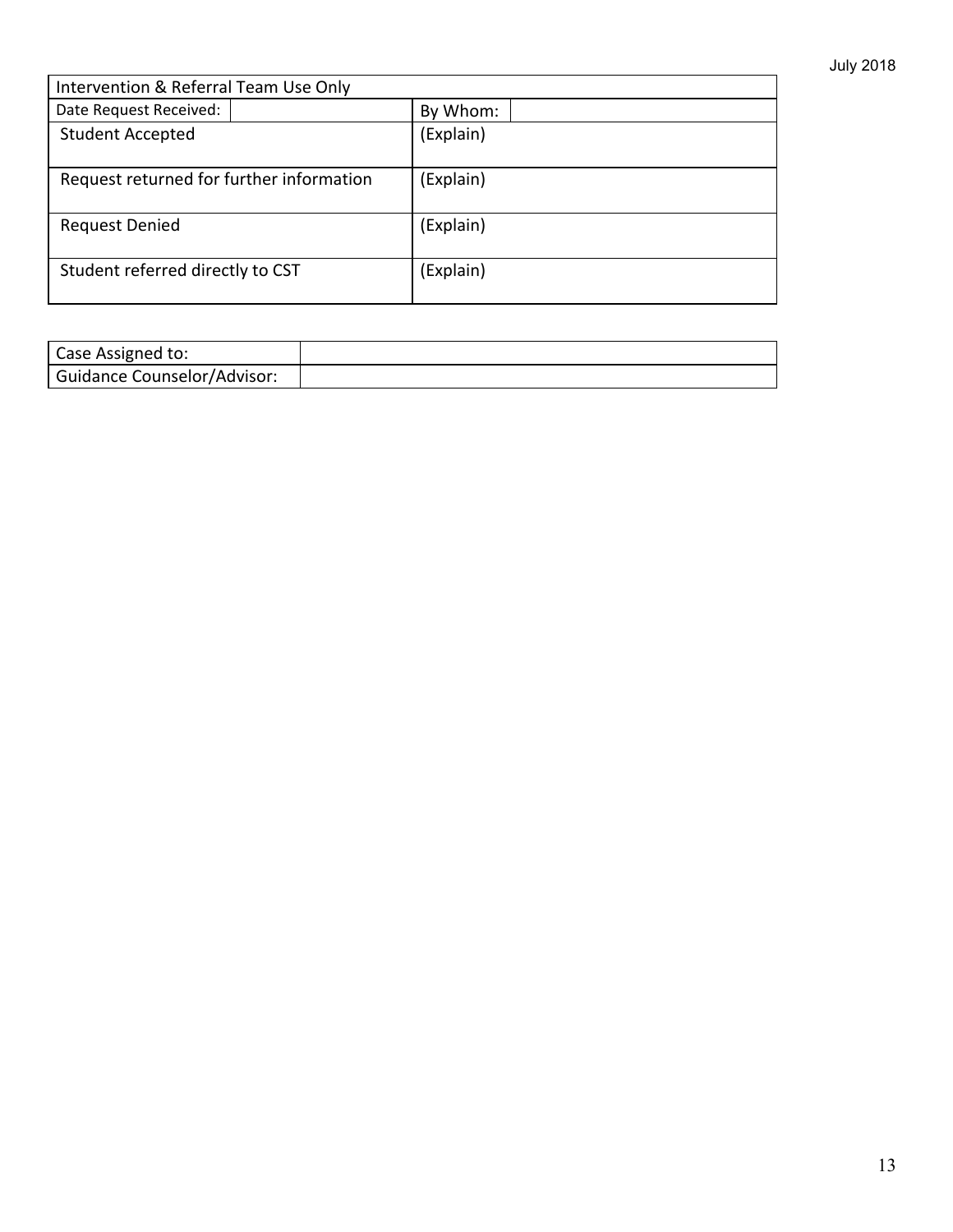### **PHASE 2**

### **DATA COLLECTION**

| Forms                              | Completed by                  |
|------------------------------------|-------------------------------|
| Team Leader Checklist              | Team Leader                   |
| Multidisciplinary Approach Form    | Teacher/Team                  |
| <b>Information Collection Form</b> | Teacher                       |
| Disciplinary Referral Form         | Administration/Disciplinarian |
| School Health Form                 | <b>School Nurse</b>           |
| <b>Student Self-Assessment</b>     | Students (if applicable)      |
| School Counselor Form              | School Counselor              |
| <b>Parent Interview</b>            | Parent                        |
| <b>Meeting Letters</b>             | Team Leader                   |
|                                    |                               |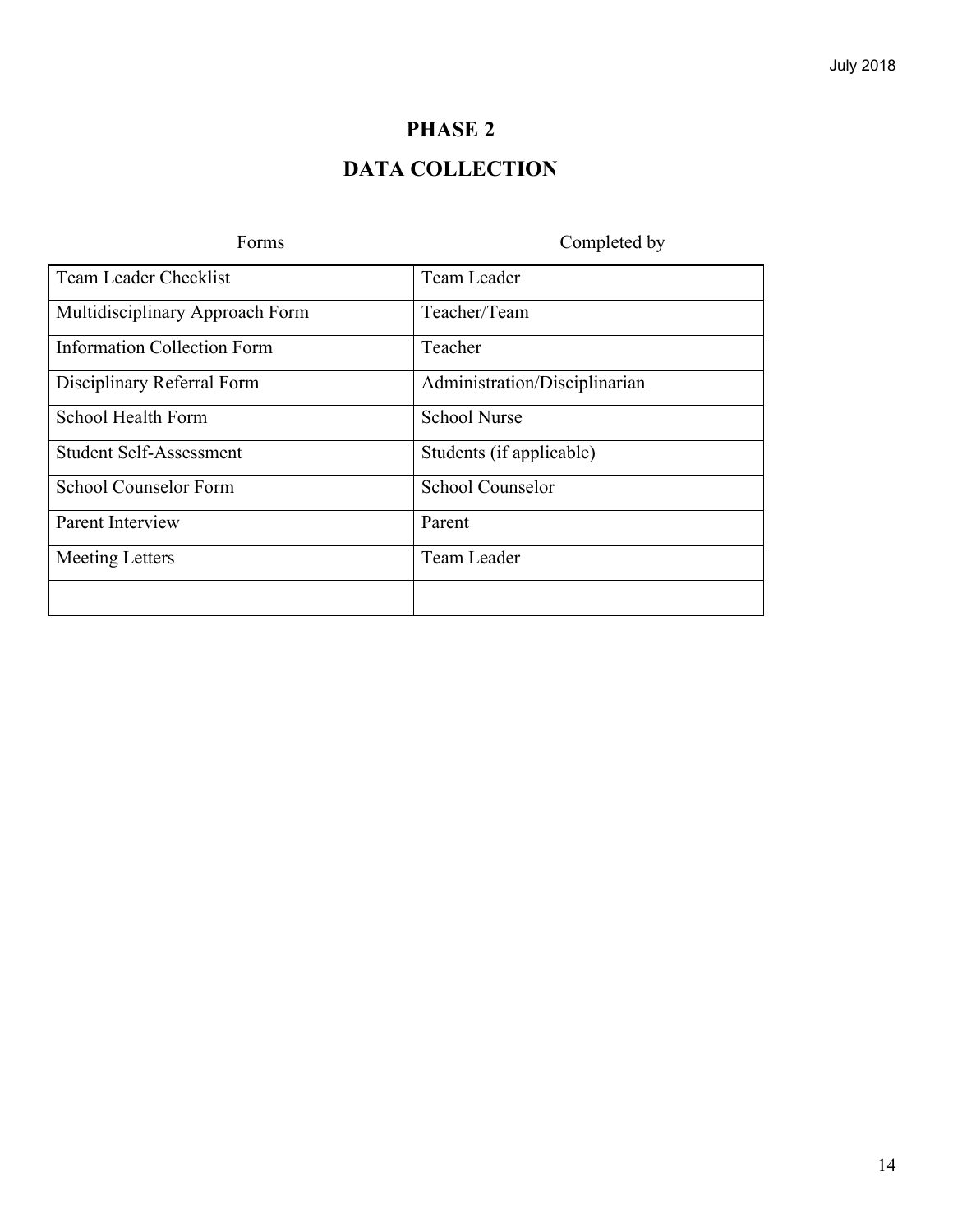*Intervention and Referral Services Team (I&RS)*

### *TEAM LEADER CHECKLIST*

*Confidential*

| <b>Student Name:</b> | Grade/Team:          |
|----------------------|----------------------|
| Date of Birth:       |                      |
| Parent Name:         | Parents' Home Phone: |
| Address:             | Parents' Work Phone: |
| $City/State/Zip$ :   | Case Manager:        |

| <b>DATE SENT</b> | <b>DATE RECEIVED</b>                  | <b>DOCUMENT</b>                       |
|------------------|---------------------------------------|---------------------------------------|
|                  |                                       | <b>Request For Assistance</b>         |
|                  |                                       | Prior Interventions Checklist         |
|                  | <b>Information Collection Forms</b>   |                                       |
|                  |                                       | School Nurse/Health Form              |
|                  |                                       | Discipline Form                       |
|                  |                                       | Release of Information Form           |
|                  |                                       | Parent Letter-copy                    |
|                  |                                       | <b>Parent Interview Form</b>          |
|                  |                                       | Request for Staff Attendance (Letter) |
|                  |                                       | <b>Student Self-Assessment Sheet</b>  |
|                  |                                       | <b>School Counselor Form</b>          |
|                  | <b>Cumulative Folder Information:</b> |                                       |
|                  |                                       | Academic/Social Record Sheets         |
|                  |                                       | Current / 2 Years Prior Report Cards  |
|                  |                                       | Academic Achievement Data Form        |
|                  |                                       | Attendance Information(PowerSchool)   |
|                  |                                       | Most Recent Interim Report            |
|                  |                                       | <b>Student Schedule</b>               |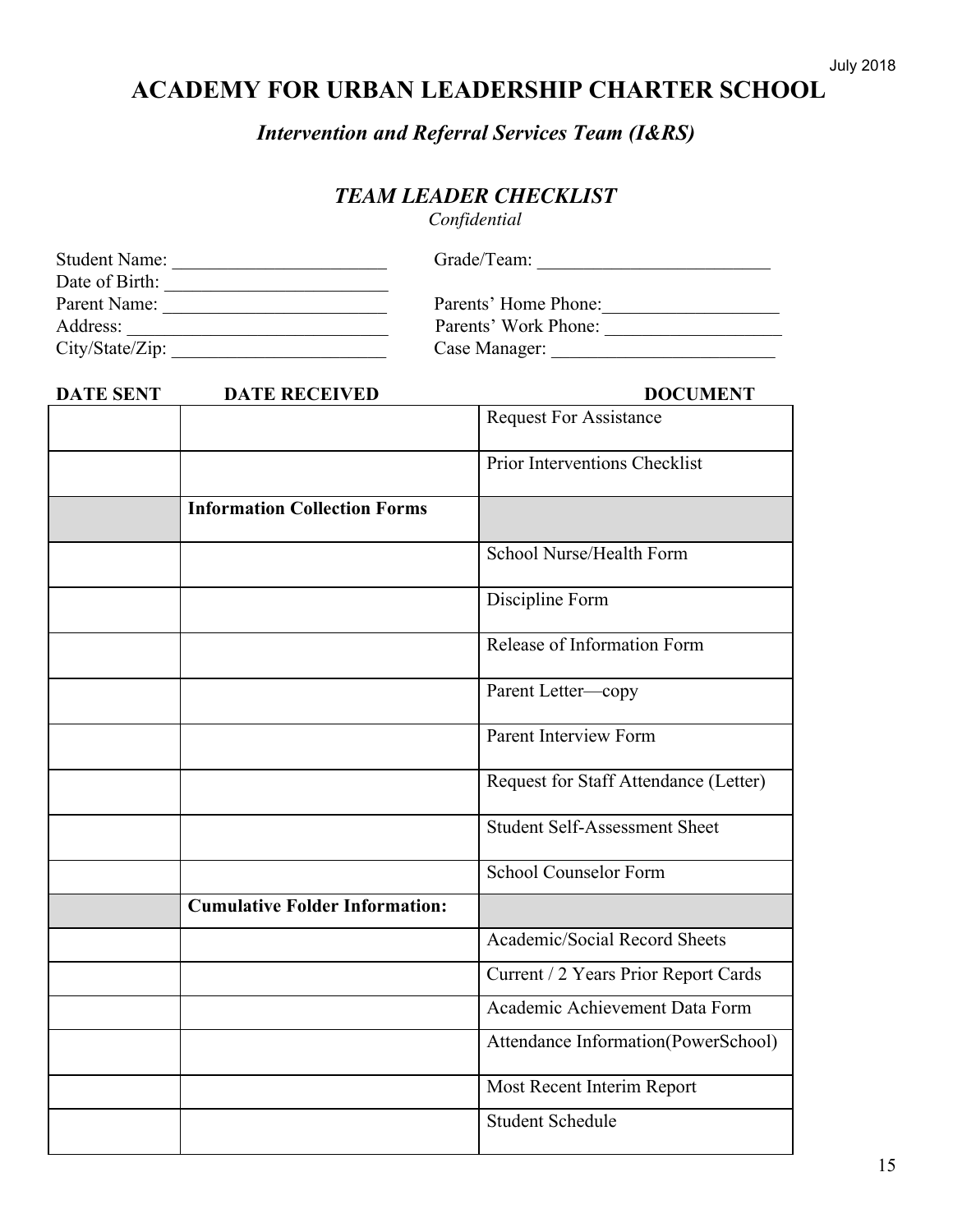### **ACADEMY FOR URBAN LEADERSHIP Charter School** *INTERVENTION AND REFERRAL SERVICES*

### *INFORMATION COLLECTION FORM*

*Confidential*

| <b>Student Name:</b> | Date:                                   |
|----------------------|-----------------------------------------|
| Date of Birth:       | Homeroom Teacher:                       |
| Grade Level:         | Reason for Request for Assistance:      |
| Days Absent to Date: | <b>Behavioral</b><br>Academic<br>Social |

| <b>Student:</b>                                  | Math | <b>LAL</b> | Science | Social         |
|--------------------------------------------------|------|------------|---------|----------------|
|                                                  |      |            |         | <b>Studies</b> |
| <b>CLASSROOM PERFORMANCE</b>                     |      |            |         |                |
| Failure in one or more subject areas             |      |            |         |                |
| Drop in grades, lower achievement                |      |            |         |                |
| Needs directions given individually              |      |            |         |                |
| Does not ask for help when needed                |      |            |         |                |
| Prefers to work alone                            |      |            |         |                |
| Does not do homework                             |      |            |         |                |
| Does not complete in-class assignments           |      |            |         |                |
| Homework is disorganized or incomplete           |      |            |         |                |
| Short attention span, easily distracted          |      |            |         |                |
| Poor short-term memory, e.g., can't              |      |            |         |                |
| remember one day to the next                     |      |            |         |                |
| Finds it hard to study                           |      |            |         |                |
| Gives up easily                                  |      |            |         |                |
| Lacks desire and motivation to do well           |      |            |         |                |
| Difficulty in participating in group0 activities |      |            |         |                |
| Difficulty with organizational skills            |      |            |         |                |
| Has demonstrated ability, but does not apply     |      |            |         |                |
| self                                             |      |            |         |                |
| <b>SOCIAL SKILLS</b>                             |      |            |         |                |
| Tends to stay to self, withdrawn                 |      |            |         |                |
| Inappropriate comments                           |      |            |         |                |
| Lacks control in unstructured situations         |      |            |         |                |
| Slow in making friends                           |      |            |         |                |
| Disturbs other students                          |      |            |         |                |
| Negative leader                                  |      |            |         |                |
| Unyielding or stubborn on positions              |      |            |         |                |
| Argues with teacher                              |      |            |         |                |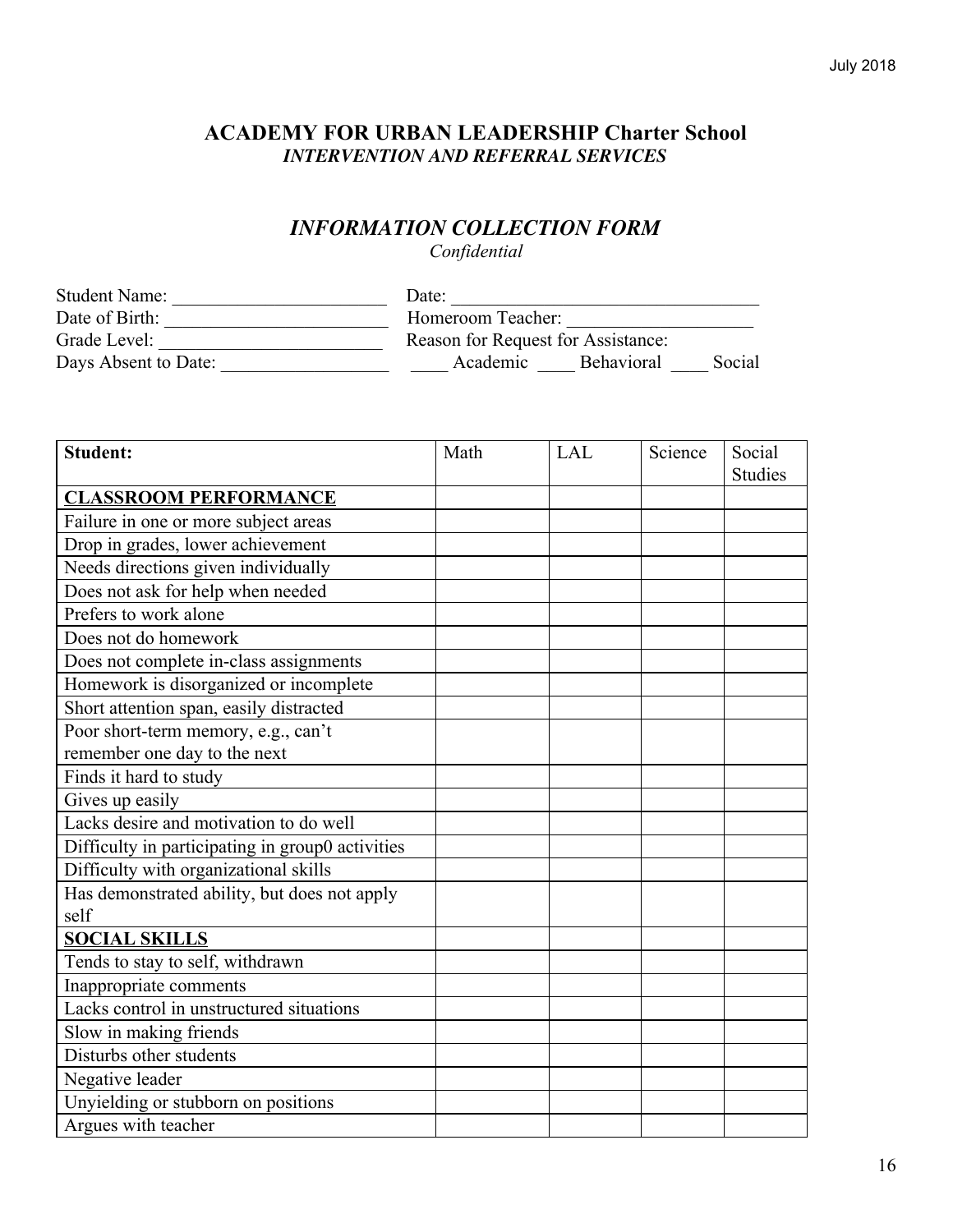| Hits and/or pushes other students              |      |            |         |                |
|------------------------------------------------|------|------------|---------|----------------|
| Threatens and /or teases other students        |      |            |         |                |
| <b>Student:</b>                                |      |            |         | Social         |
|                                                | Math | <b>ELA</b> | Science | <b>Studies</b> |
| <b>SOCIAL SKILLS---CONTINUED</b>               |      |            |         |                |
|                                                |      |            |         |                |
| Change in friends                              |      |            |         |                |
| Angered by constructive criticism              |      |            |         |                |
| Demonstrates lack of self-confidence           |      |            |         |                |
| Disrespects or defies authority                |      |            |         |                |
| Regularly seeks to be center of attention      |      |            |         |                |
| Frequent ridicule from classmates              |      |            |         |                |
| Appears unhappy/sad                            |      |            |         |                |
| Lacks control in unstructured situations       |      |            |         |                |
| Inappropriate comments                         |      |            |         |                |
| Talks freely about drugs/alcohol or sex        |      |            |         |                |
| Inappropriate physical contact                 |      |            |         |                |
| New to School                                  |      |            |         |                |
| Language Barrier*                              |      |            |         |                |
| <b>DISRUPTIVE BEHAVIOR</b>                     |      |            |         |                |
| Defiance, violation of rules                   |      |            |         |                |
| Blaming, denying, not accepting responsibility |      |            |         |                |
| Fighting                                       |      |            |         |                |
| Cheating                                       |      |            |         |                |
| Sudden outbursts of anger, verbally abusive    |      |            |         |                |
| to others                                      |      |            |         |                |
| Lack of impulse control                        |      |            |         |                |
| Obscene language, gestures                     |      |            |         |                |
| Noisy, boisterous at inappropriate times       |      |            |         |                |
| Crying for no apparent reason                  |      |            |         |                |
| Highly active, agitated                        |      |            |         |                |
| Erratic behavior                               |      |            |         |                |
| General changes in behavior patterns           |      |            |         |                |
| Frequent classroom disruptions                 |      |            |         |                |

 $\_$  , and the contribution of the contribution of the contribution of the contribution of the contribution of  $\mathcal{L}_\text{max}$  $\_$  , and the contribution of the contribution of the contribution of the contribution of the contribution of  $\mathcal{L}_\text{max}$  $\_$  , and the contribution of the contribution of the contribution of the contribution of the contribution of  $\mathcal{L}_\text{max}$  $\_$  , and the contribution of the contribution of the contribution of the contribution of the contribution of  $\mathcal{L}_\text{max}$  $\_$  , and the contribution of the contribution of the contribution of the contribution of the contribution of  $\mathcal{L}_\text{max}$  $\_$  , and the contribution of the contribution of the contribution of the contribution of the contribution of  $\mathcal{L}_\text{max}$  $\_$  , and the contribution of the contribution of the contribution of the contribution of the contribution of  $\mathcal{L}_\text{max}$ 

 $\_$  , and the contribution of the contribution of the contribution of the contribution of the contribution of  $\mathcal{L}_\text{max}$  $\_$  , and the contribution of the contribution of the contribution of the contribution of the contribution of  $\mathcal{L}_\text{max}$ 

 $\mathcal{L}_\text{max}$  , and the contribution of the contribution of the contribution of the contribution of the contribution of the contribution of the contribution of the contribution of the contribution of the contribution of t

 $\mathcal{L}_\text{max}$  , and the contract of the contract of the contract of the contract of the contract of the contract of

Other concerns and observations: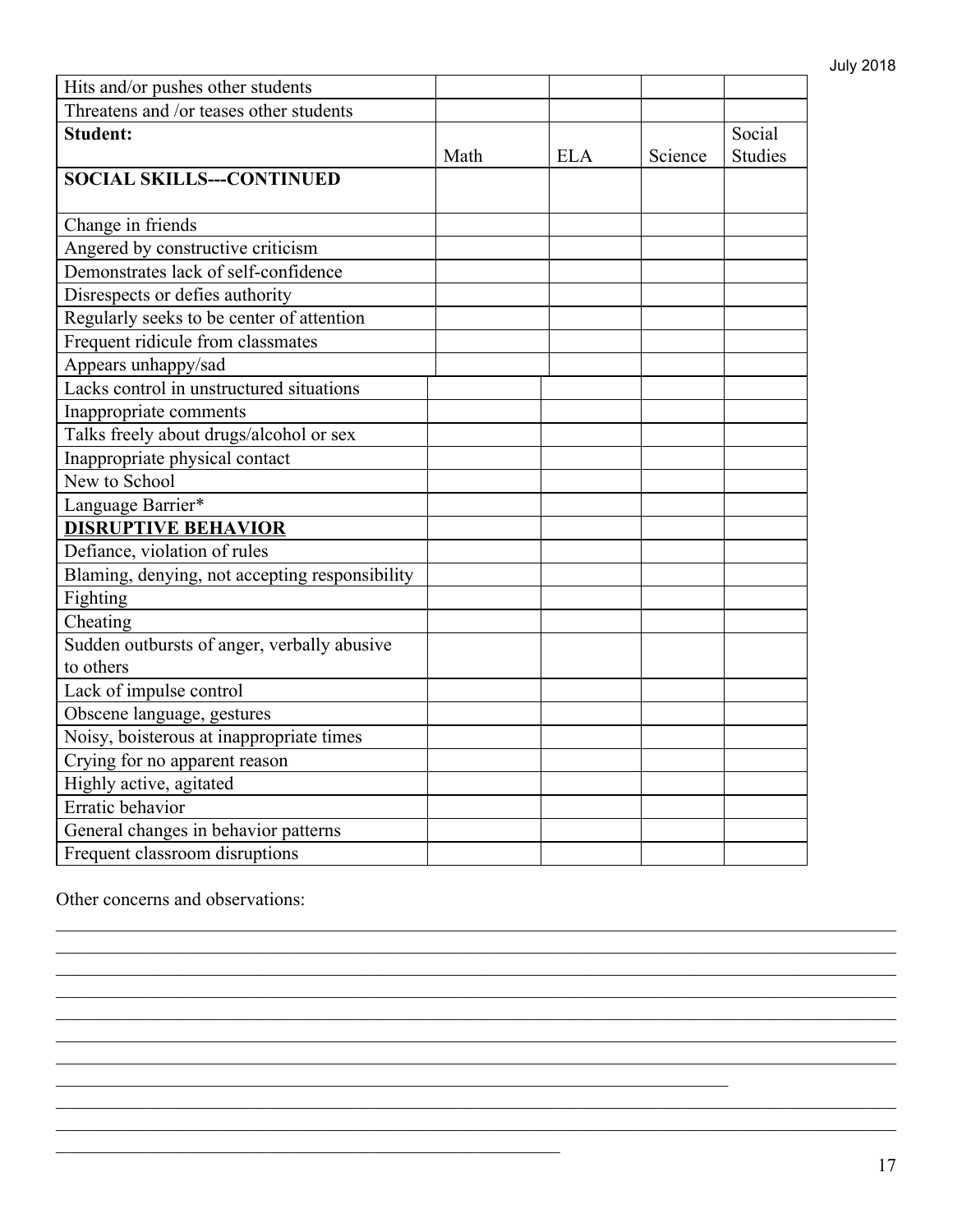### *Intervention and Referral Services Team (I&RS)*

### *DISCIPLINE REFERRAL FORM*

*Confidential*

| <b>Student Name</b> | Student ID |
|---------------------|------------|
| Referring Staff     | Date       |

|                        | <b>Repeated Minor Infractions</b><br><b>Major Infractions</b> |                        |                                     |
|------------------------|---------------------------------------------------------------|------------------------|-------------------------------------|
| (3 Infractions needed) |                                                               |                        |                                     |
| Date                   | <i>Infraction</i>                                             | (Check all that apply) | <i>Infraction</i>                   |
|                        | Out of seat                                                   |                        | Fighting/Physical Aggression        |
|                        | Not following directions                                      |                        | <b>Blatent Disrespect</b>           |
|                        | Frequent class disruption                                     |                        | Physical Assault                    |
|                        | Interrupting lesson                                           |                        | <b>Terroristic Threats</b>          |
|                        | Leaving the classroom                                         |                        | <b>Inappropriate Sexual Assault</b> |
|                        | without permission                                            |                        |                                     |
|                        | Late to class/Cutting class                                   |                        | <b>Indecent Exposure</b>            |
|                        | Poor attitude                                                 |                        | Inciting a Riot                     |
|                        | Negative comments                                             |                        | Starting a Fire/Arson               |
|                        | Sleeping in class                                             |                        | Harassment & Bullying               |
|                        | Cheating                                                      |                        | Vandalism                           |
|                        | Sudden outburst of Anger                                      |                        | Forgery/Theft                       |
|                        | Highly active                                                 |                        | <b>Weapons Possession</b>           |
|                        | Erratic Behavior                                              |                        | <b>Electronics Abuse</b>            |
|                        |                                                               |                        | Extortion                           |
|                        |                                                               |                        | Tobacco/Drug/Alcohol                |
|                        |                                                               |                        | Possession                          |

### **Prior Interventions Administrative Actions (For Administrator Only)**

| <b>Action Taken</b>       | Date | <b>Action Taken</b>       | Date |
|---------------------------|------|---------------------------|------|
| Redirection               |      | <b>Student Conference</b> |      |
| <b>Change Seating</b>     |      | Parent Conference         |      |
| assignment                |      |                           |      |
| <b>Student Conference</b> |      | Peer Mediation            |      |
| Sent to Buddy             |      | <b>School Detention</b>   |      |
| Classroom                 |      |                           |      |
| <b>Teacher Detention</b>  |      | $ISS$ (#days)             |      |
|                           |      | OSS (#days)               |      |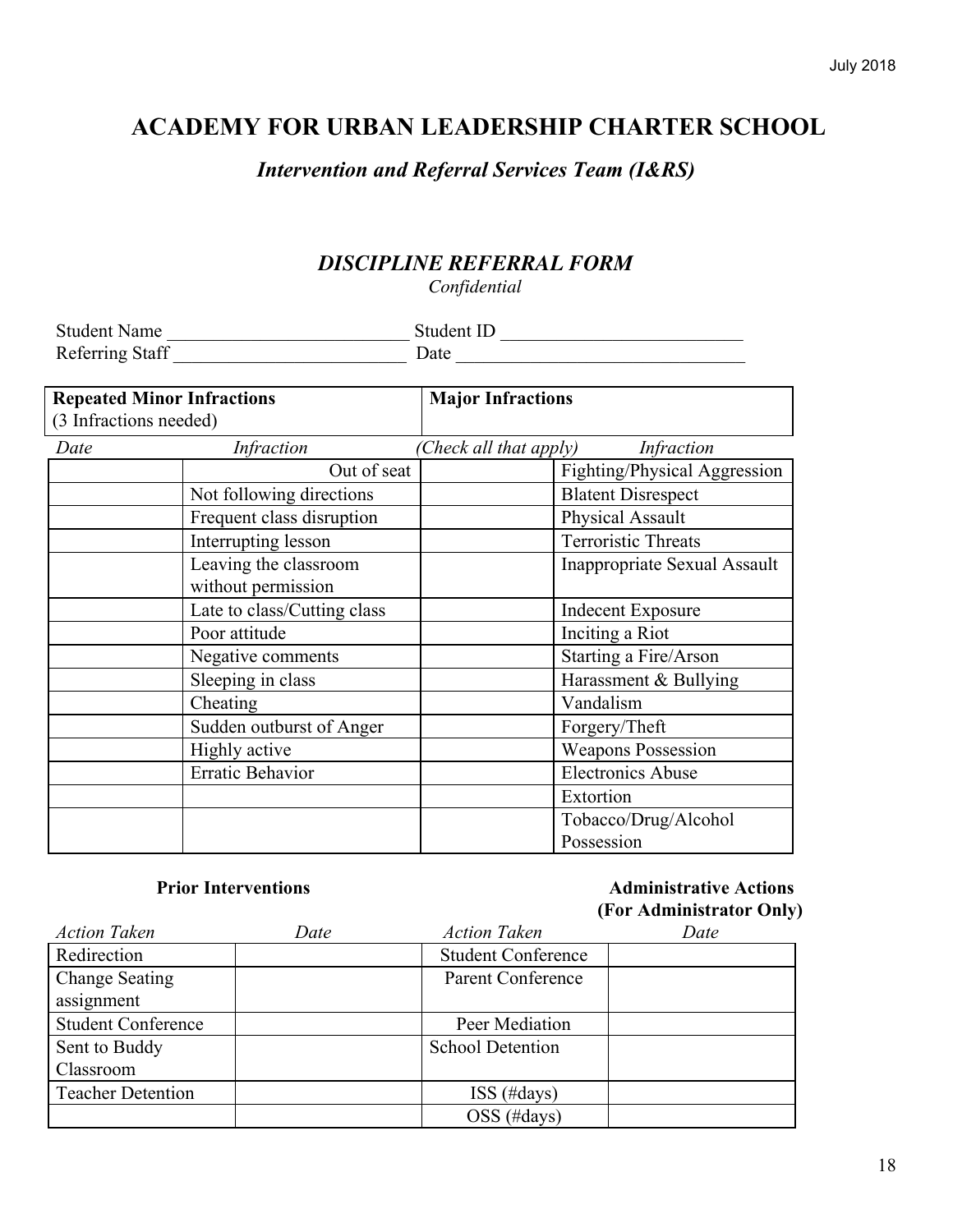*Intervention and Referral Services Team (I&RS)*

### *SCHOOL HEALTH FORM*

*Confidential*

| <b>STUDENT:</b> | $\mathsf{Y}$ ADE: |  |
|-----------------|-------------------|--|
|                 |                   |  |

 $\mathcal{L}_\text{max}$  , and the contribution of the contribution of the contribution of the contribution of the contribution of the contribution of the contribution of the contribution of the contribution of the contribution of t

 $\mathcal{L}_\text{max}$  , and the contribution of the contribution of the contribution of the contribution of the contribution of the contribution of the contribution of the contribution of the contribution of the contribution of t  $\mathcal{L}_\text{max}$  , and the contribution of the contribution of the contribution of the contribution of the contribution of the contribution of the contribution of the contribution of the contribution of the contribution of t

Please complete and return this form to the I&RS Team by:

#### **Health History**

Is the student currently taking any medication? If yes, please identify. \_\_\_\_\_\_\_\_\_\_\_\_\_\_\_\_

Are you aware of any prior use of medication by the student? If yes, identify each medication and condition treated. \_\_\_\_\_\_\_\_\_\_\_\_\_\_\_\_\_\_\_\_\_\_\_\_\_\_\_\_\_\_\_\_\_\_\_\_\_\_\_\_\_\_\_\_\_\_\_\_\_\_\_\_\_\_

Are you aware of any medical or other condition that could interfere with the student's ability to perform in school? If yes, please describe the condition and its implications.

| Weight:  |
|----------|
|          |
|          |
| Posture: |
|          |
|          |
|          |
|          |
|          |
|          |
|          |

**\_\_\_\_\_\_\_\_\_\_\_\_\_\_\_\_\_\_\_\_\_\_\_\_\_\_\_\_\_\_\_\_\_\_\_\_\_\_\_\_\_\_\_\_\_\_\_\_\_\_\_\_\_\_\_\_\_\_\_\_\_\_\_\_\_\_\_\_\_\_\_\_ \_\_\_\_\_\_\_\_\_\_\_\_\_\_\_\_\_\_\_\_\_\_\_\_\_\_\_\_\_\_\_\_\_\_\_\_\_\_\_\_\_\_\_\_\_\_\_\_\_\_\_\_\_\_\_\_\_\_\_\_\_\_\_\_\_\_\_\_\_\_\_\_ \_\_\_\_\_\_\_\_\_\_\_\_\_\_\_\_\_\_\_\_\_\_\_\_\_\_\_\_\_\_\_\_\_\_\_\_\_\_\_\_\_\_\_\_\_\_\_\_\_\_\_\_\_\_\_\_\_\_\_\_\_\_\_\_\_\_\_\_\_\_\_\_ \_\_\_\_\_\_\_\_\_\_\_\_\_\_\_\_\_\_\_\_\_\_\_\_\_\_\_\_\_\_\_\_\_\_\_\_\_\_\_\_\_\_\_\_\_\_\_\_\_\_\_\_\_\_\_\_\_\_\_\_\_\_\_\_\_\_\_\_\_\_\_\_**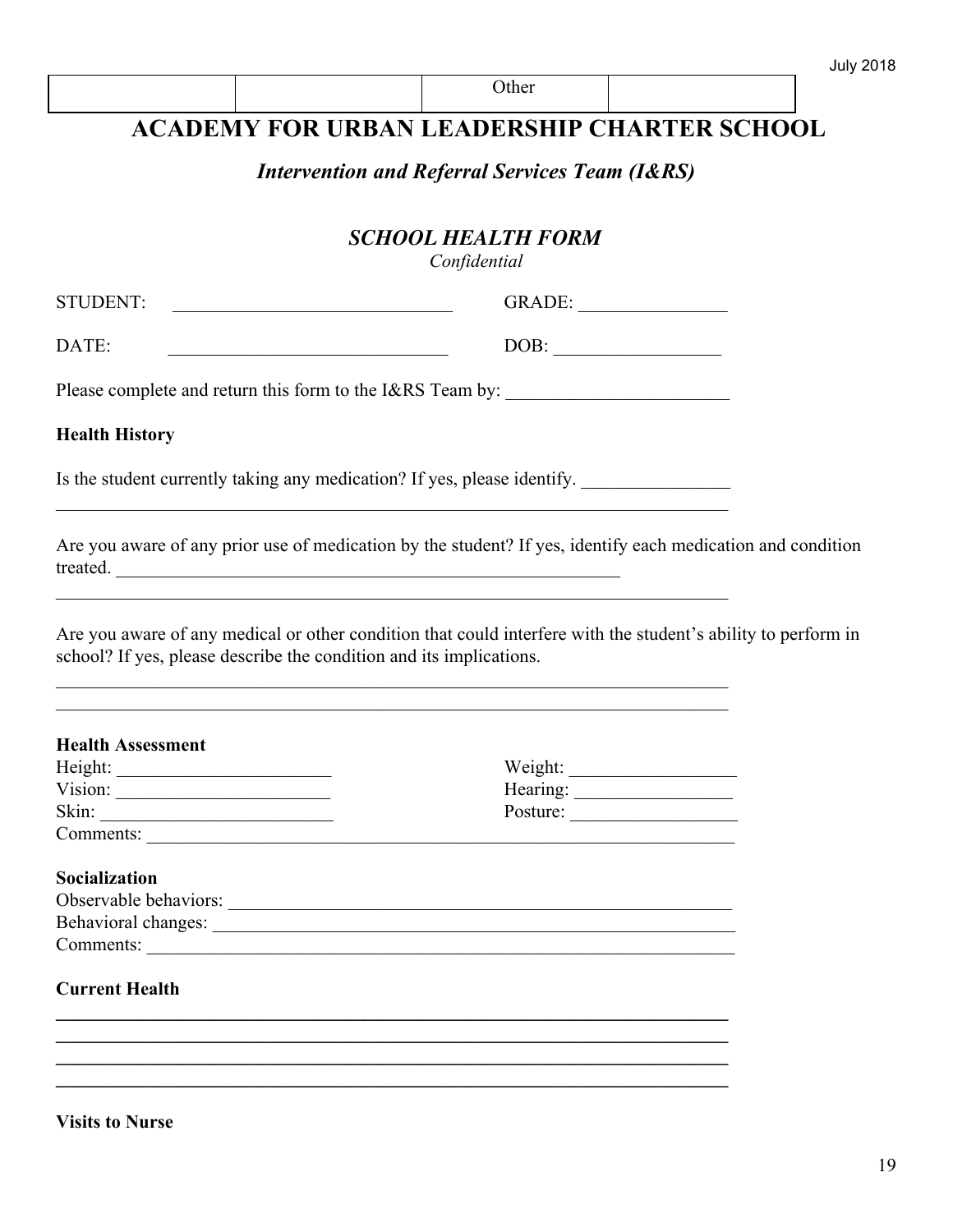### *Intervention and Referral Services Team (I&RS)*

### *STUDENT SELF-ASSESSMENT SHEET*

*Confidential*

Student Name: \_\_\_\_\_\_\_\_\_\_\_\_\_\_\_\_\_\_\_\_\_\_\_\_\_\_\_\_\_\_\_\_ Date: \_\_\_\_\_\_\_\_\_\_\_\_\_\_\_\_\_\_\_\_\_\_\_\_\_\_\_\_

Check the column that most NEARLY applies to how you view yourself. There are no right or wrong choices, so check what you REALLY do.

|                                        | <b>Always</b> | <b>Usually</b> | <b>Sometimes</b> | Rarely | <b>Never</b> |
|----------------------------------------|---------------|----------------|------------------|--------|--------------|
| Volunteers in class                    |               |                |                  |        |              |
| Demonstrates appropriate hall behavior |               |                |                  |        |              |
| Arrives to class on time               |               |                |                  |        |              |
| Follows directions                     |               |                |                  |        |              |
| Behave for substitute teachers         |               |                |                  |        |              |
| Talks in class when appropriate        |               |                |                  |        |              |
| Works well with others                 |               |                |                  |        |              |
| Leans back in chairs                   |               |                |                  |        |              |
| Chews gum in class                     |               |                |                  |        |              |
| Throws objects in class                |               |                |                  |        |              |
| Hits or fights with other students     |               |                |                  |        |              |
| Has all materials for class            |               |                |                  |        |              |
| Help teacher when asked                |               |                |                  |        |              |
| Shows respect toward others            |               |                |                  |        |              |
| Pays attention in class                |               |                |                  |        |              |
| Cleans up desk area                    |               |                |                  |        |              |
| Accepts extra duties in class          |               |                |                  |        |              |
| Uses bathroom time properly            |               |                |                  |        |              |
| Turns in found objects to teacher or   |               |                |                  |        |              |
| office                                 |               |                |                  |        |              |
| Obeys the bus driver/crossing guard    |               |                |                  |        |              |
| Copies work from others                |               |                |                  |        |              |
| Uses abusive language                  |               |                |                  |        |              |
| Destroys property                      |               |                |                  |        |              |
| Takes responsibility for own actions   |               |                |                  |        |              |
| Seeks help when needed                 |               |                |                  |        |              |
| Breaks school rules                    |               |                |                  |        |              |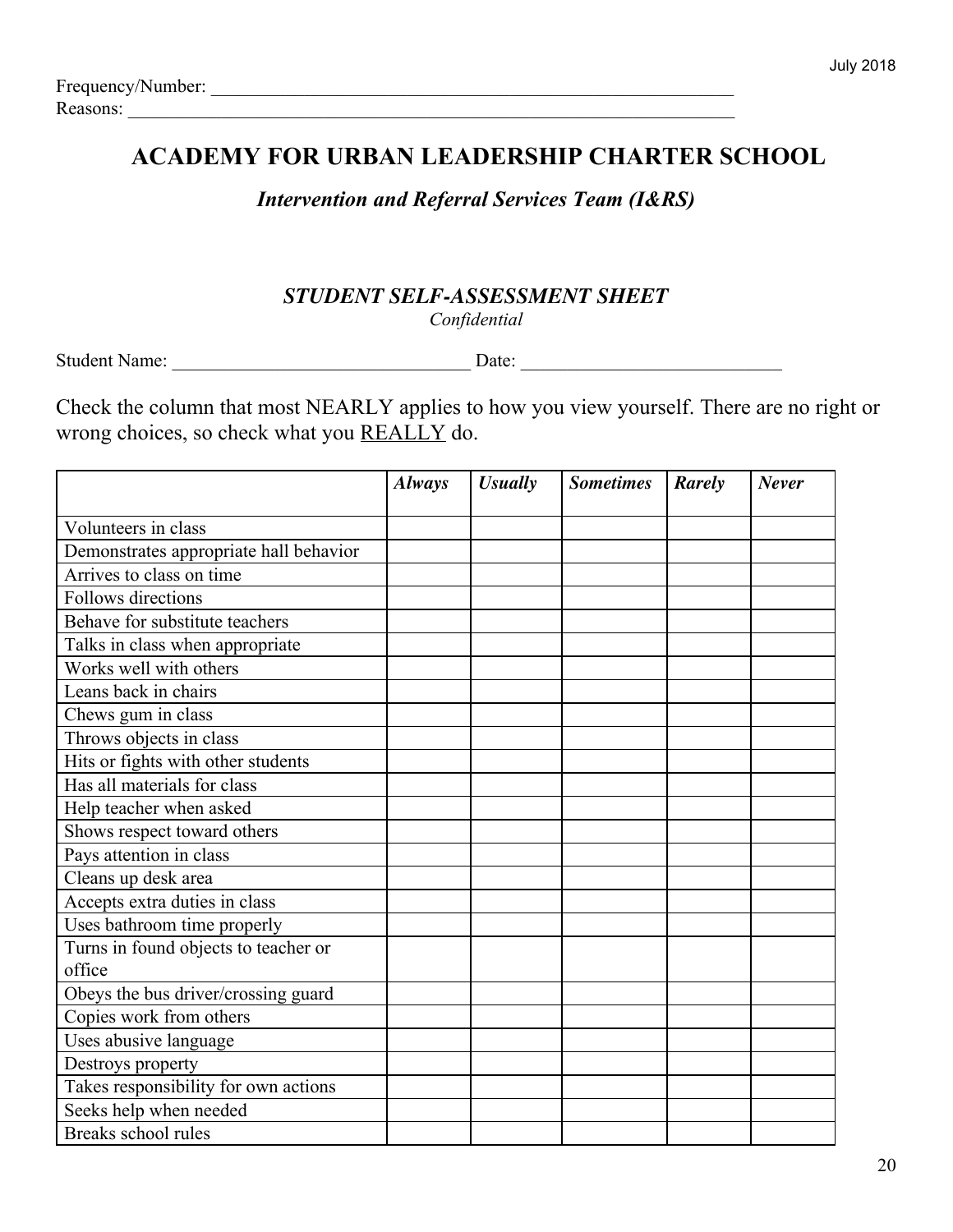|                                                 |  |  | 77<br>li ilv ÷ |
|-------------------------------------------------|--|--|----------------|
| <sup>n</sup><br>, proper<br><b>RGS</b><br>nemie |  |  |                |

*Intervention and Referral Services Team (I&RS)*

### **SCHOOL COUNSELOR/SOCIAL WORKER FORM**

| <b>STUDENT:</b><br>GRADE:                                                                                                                                                                                                                                                                                                                                                                                                                                                    | Confidential                                     |                                                                                                                                                                                                                                                               |
|------------------------------------------------------------------------------------------------------------------------------------------------------------------------------------------------------------------------------------------------------------------------------------------------------------------------------------------------------------------------------------------------------------------------------------------------------------------------------|--------------------------------------------------|---------------------------------------------------------------------------------------------------------------------------------------------------------------------------------------------------------------------------------------------------------------|
|                                                                                                                                                                                                                                                                                                                                                                                                                                                                              | Attached<br>(Power School):                      | <b>Past Report Cards</b><br><b>Current Report Card</b><br><b>Current Interim Report</b><br>Student Schedule<br>Attendance Record                                                                                                                              |
| <b>Background Information</b> (if known)<br>Attendance problems<br>Latchkey child<br>$\frac{1}{2}$ Involvement with community agencies<br>Death in the immediate family<br>Chronic illness in immediate family<br>Divorce or separation<br>Unemployment in immediate family<br>Adjudicated for a juvenile offense<br>Family member incarcerated<br>or adjudicated<br><b>Confidential Information:</b>                                                                        | Known medical problem<br>Takes medication<br>use | Lives with someone other than parent<br>Previously involved with counseling<br>Currently involved with counseling<br>Previously identified for I&RS<br>Previously identified for drug/alcohol<br>Discusses concerns regarding<br>drug/alcohol use in the home |
| $\bullet$ Yes $\bullet$ No<br>Has a psychological evaluation been conducted on this student? If yes,<br>$\bullet$ Yes<br>• No In addition to your role, are you aware of any kind of counseling<br>or therapy (current or past) that has been provided to the student?<br>• Yes • No Has any type of educational testing been conducted on this student? If<br>Please provide information on the number, purposes and outcomes of parent contacts regarding<br>this student. |                                                  |                                                                                                                                                                                                                                                               |

 $\_$  , and the contribution of the contribution of  $\mathcal{L}_\mathcal{A}$  , and the contribution of  $\mathcal{L}_\mathcal{A}$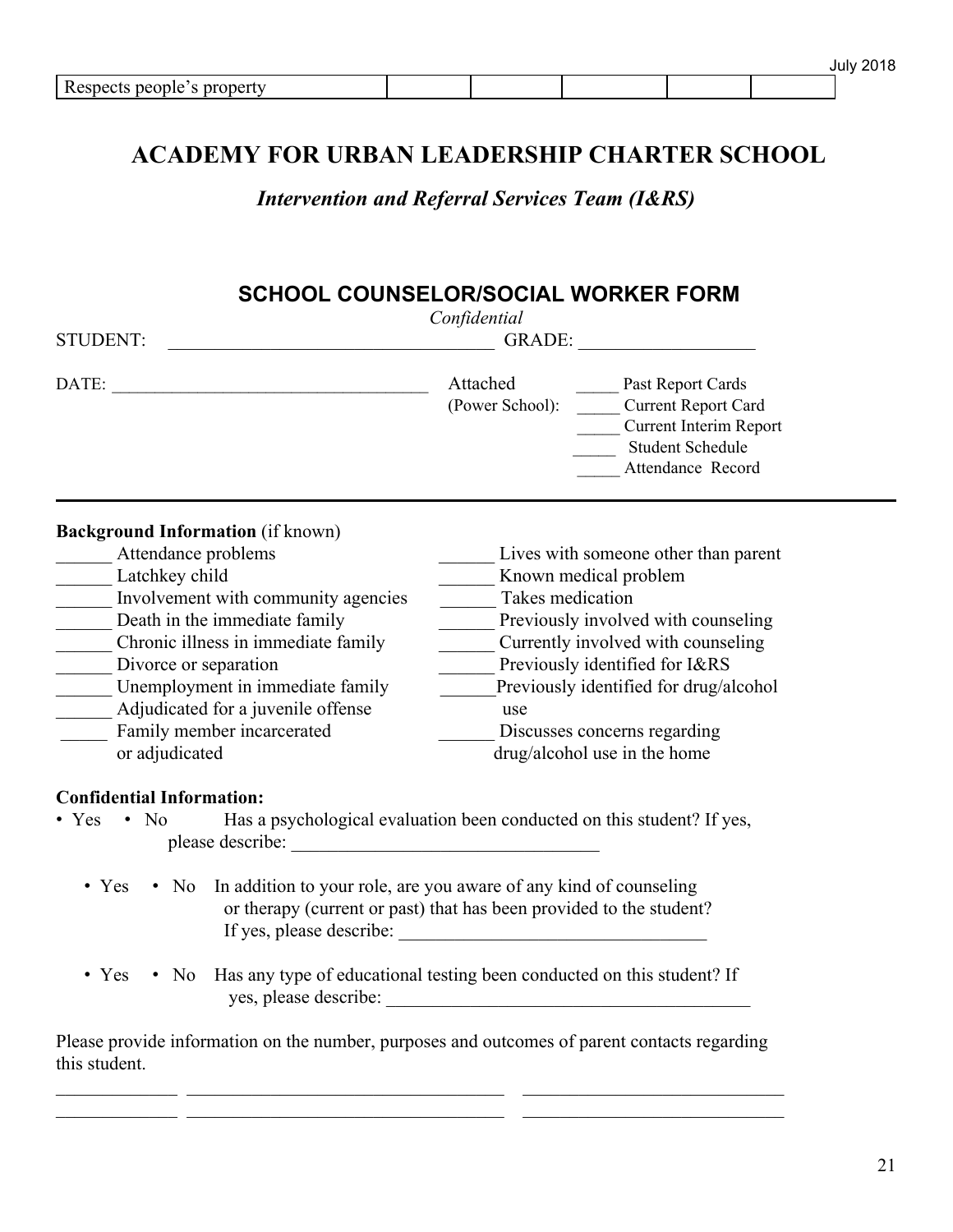$\_$  , and the contribution of the contribution of  $\mathcal{L}_\mathcal{A}$  , and the contribution of  $\mathcal{L}_\mathcal{A}$  $\_$  , and the contribution of the contribution of  $\mathcal{L}_\mathcal{A}$  , and the contribution of  $\mathcal{L}_\mathcal{A}$ 

*Intervention and Referral Services Team (I&RS)*

#### **PARENT INFORMATION**

#### **What is the I&RS Team?**

The I&RS Team is a school based problem-solving group that assists teachers by designing and implementing strategies for children who are experiencing learning, behavior, health problems, or any other problem that is interfering with a student's academic achievement.

#### **Who can serve on the I&RS Team?**

The I&RS Team in your child's school will be represented by school staff who have different abilities and experience so that the best strategies can be developed to help your child. The following people will be members of the I&RS Team:

- 1. Administrator.
- 2. Special Education Teacher
- 3. Regular Education Teacher
- 4. Guidance Counselor
- 5. School Nurse
- 6. The referring Teacher(s) or staff member(s).
- 7. Any person deemed necessary to assist the team.
- 8. The parent shall be asked to participate.

#### **What will the I&RS Team do to help?**

The members of the I&RS Team will gather all the information available on your child and will meet to discuss his/her areas of strengths and weaknesses and will then develop an Action Plan to address those areas in which he/she is experiencing difficulties in school.

#### **What is an Action Plan?**

The Action Plan is a *limited number of suggestions* that are considered to be helpful to the student and teacher. It is a thoughtful, planned approach to accommodate and enhance your child's functioning in school.

#### **What is the Parent's Role?**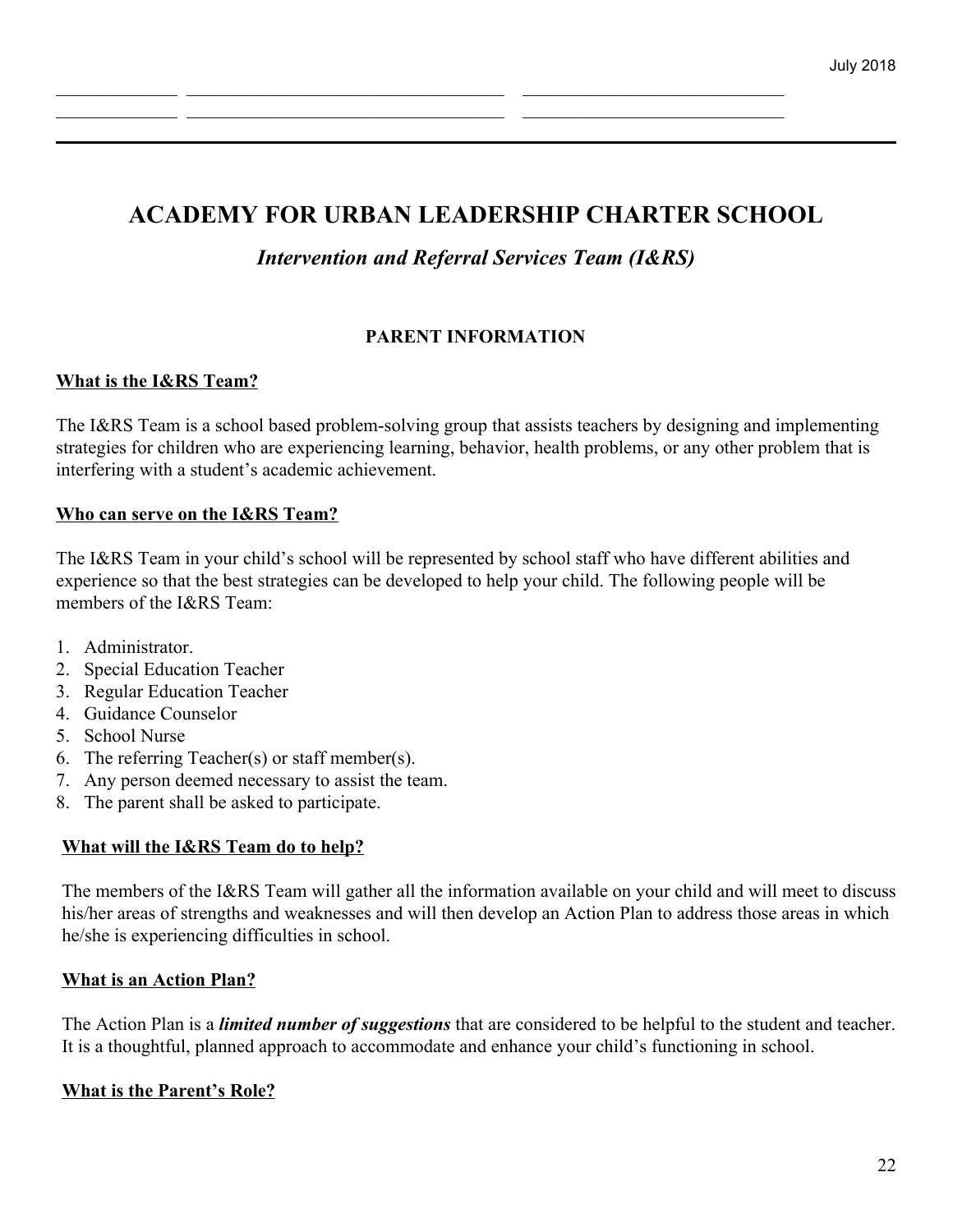You must be notified that your child will be discussed by the I&RS Team. The I&RS Team shall invite you to participate and may request that you provide information that will be helpful in developing different ways to help your child in school.

#### *ACADEMY FOR URBAN LEADERSHIP CHARTER SCHOOL*

*Intervention and Referral Services Team (I&RS)*

## ACADEMY FOR URBAN LEADERSHIP CHARTER SCHOOL

*Date: \_\_\_\_\_\_\_\_\_\_\_\_*

Dear Parent (s) of *\_\_\_\_\_\_\_\_\_\_\_\_\_\_\_\_\_\_,*

We have a new opportunity to provide assistance to your child, *\_\_\_\_\_\_\_\_\_\_\_\_\_\_\_* through the school's **Intervention and Referral Services Team**. Working in cooperation with families, such as yours, enables the team to better understand how to provide appropriate help to all of our students. Your knowledge and information regarding your child is most valuable to us in determining the best way to proceed to support your and your child.

Our next meeting is scheduled for (date)*\_\_\_\_\_\_\_\_\_\_\_\_\_\_\_\_\_\_\_\_\_\_\_at (time) \_\_\_\_\_\_\_\_* in (room/office) I invite you to call me at (848) 203-3742 to discuss the matter. I can be reached between regular school hours of 8:00 am and 4:00 pm. Together, we can be more effective in helping your child achieve his/her potential. Thank you for joining us in this effort. I look forward to hearing from you.

Sincerely,

I&RS Team Leader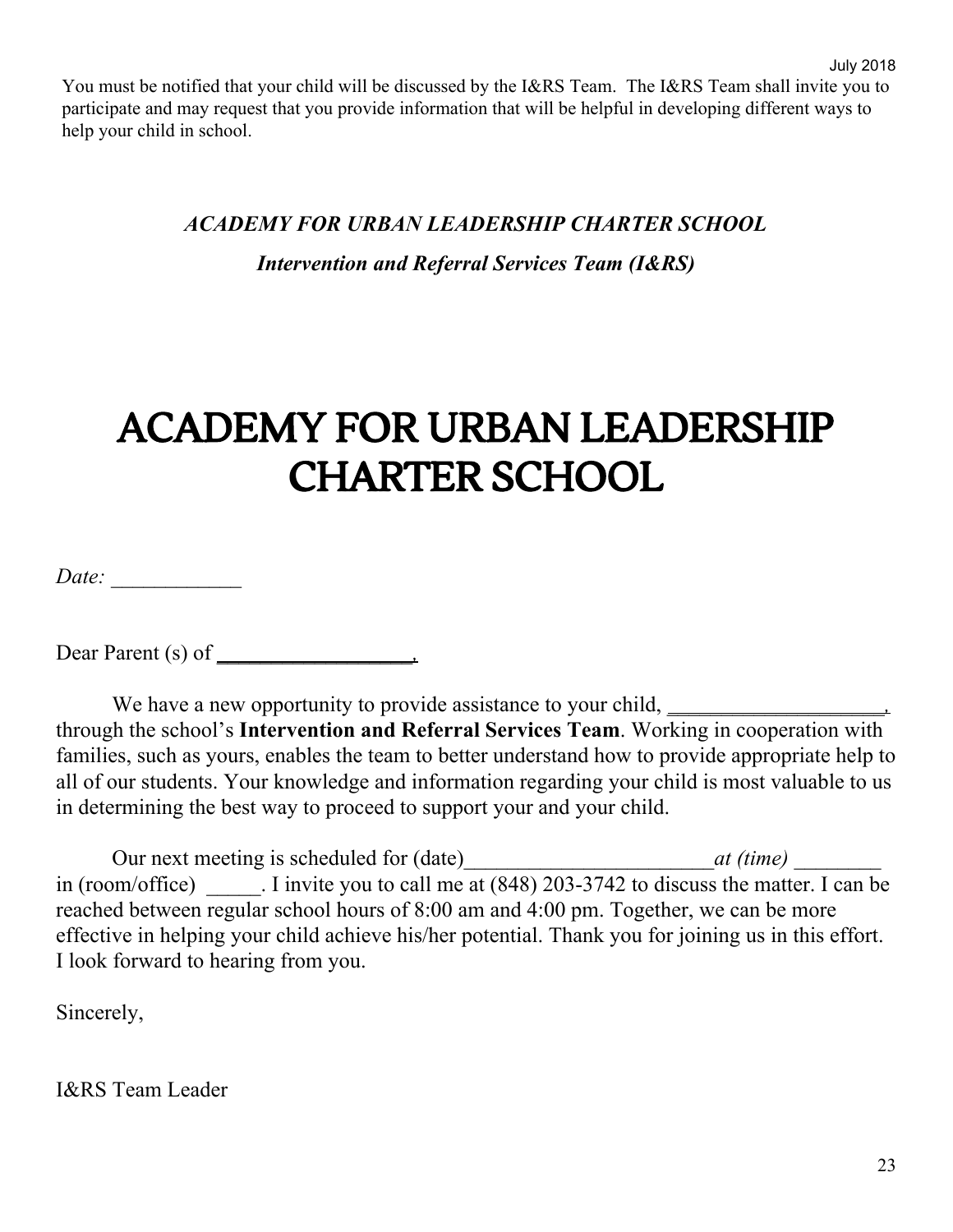*Intervention and Referral Services Team (I&RS)*

### **PARENT LETTER/ACTION PLAN**

| From: $\qquad \qquad$                                                               |  |
|-------------------------------------------------------------------------------------|--|
|                                                                                     |  |
| Dear Parent / Guardian:                                                             |  |
| As you may recall, the Intervention and Referral Services Team held a meeting       |  |
| on<br>metric and as a result an Action Plan was developed to                        |  |
| assist your child to improve his/her school performance. Please review the enclosed |  |
|                                                                                     |  |
| are any questions. Your cooperation with implementing and monitoring this plan will |  |
| benefit your child. Thank you.                                                      |  |
| Sincerely,                                                                          |  |

The Intervention and Referral Services Team

 $\overline{\phantom{a}}$  , and the contract of the contract of the contract of the contract of the contract of the contract of the contract of the contract of the contract of the contract of the contract of the contract of the contrac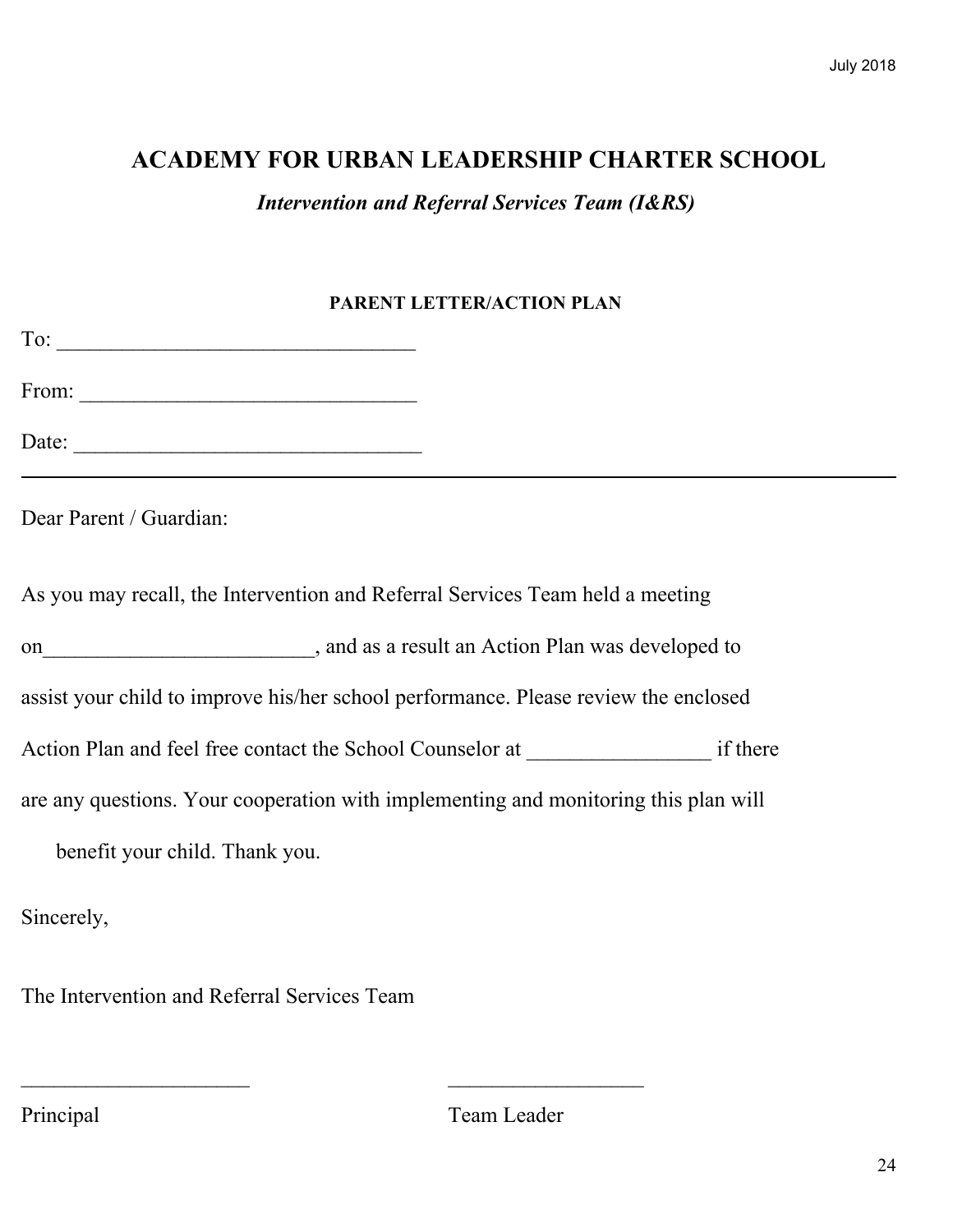**Intervention and Referral Services Team (I&RS)** 

### **PARENT INTERVIEW** Confidential

| STUDENT'S NAME:                                                                                                                                                                                                                                       |
|-------------------------------------------------------------------------------------------------------------------------------------------------------------------------------------------------------------------------------------------------------|
|                                                                                                                                                                                                                                                       |
| DATE:                                                                                                                                                                                                                                                 |
| 1) Who are the people living in the home with the child?                                                                                                                                                                                              |
|                                                                                                                                                                                                                                                       |
| 2) What, if any, important changes have occurred in the family structure? Reaction?<br>,我们也不能在这里的人,我们也不能在这里的人,我们也不能在这里的人,我们也不能在这里的人,我们也不能在这里的人,我们也不能在这里的人,我们也不能在这里的人,我们也                                                                              |
| 3) Does your child seem sad, moody or angry?<br>,我们也不能在这里的人,我们也不能在这里的人,我们也不能在这里的人,我们也不能在这里的人,我们也不能在这里的人,我们也不能在这里的人,我们也不能在这里的人,我们也                                                                                                                     |
| 4) Have you ever had reason to suspect that your child has ever experimented with alcohol<br>or other drugs? Please explain.<br><u> 1989 - Johann Stoff, deutscher Stoff, der Stoff, der Stoff, der Stoff, der Stoff, der Stoff, der Stoff, der S</u> |
| 5) What do you see as your child's strengths?                                                                                                                                                                                                         |
| 6) Who assumes primary responsibility for discipline in your family?                                                                                                                                                                                  |
|                                                                                                                                                                                                                                                       |

<u> 1989 - Johann John Stein, marwolaethau (b. 1989)</u>

What works best?

What do you find doesn't work?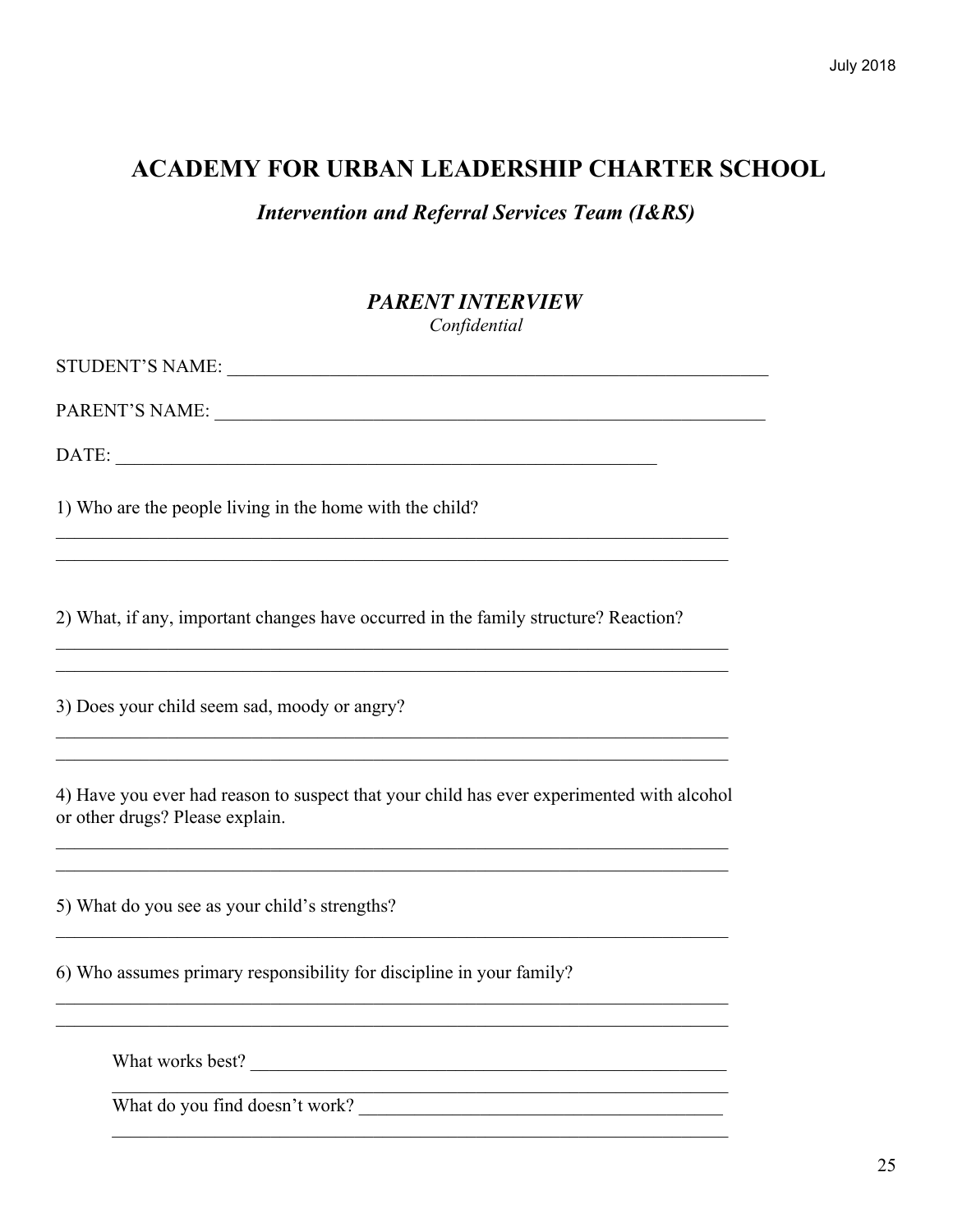7) What does your child do that causes you the most concern?

### **ACADEMY FOR URBAN LEADERSHIP CHARTER SCHOOL**

 $\mathcal{L}_\text{max}$  , and the contribution of the contribution of the contribution of the contribution of the contribution of the contribution of the contribution of the contribution of the contribution of the contribution of t  $\mathcal{L}_\text{max}$  , and the contribution of the contribution of the contribution of the contribution of the contribution of the contribution of the contribution of the contribution of the contribution of the contribution of t

*Intervention and Referral Services Team (I&RS)*

#### **REQUEST FOR STAFF ATTENDANCE**

| From: $\qquad \qquad$                                                                                                                                                                                                                                                                                                                                                                                         |                                                                                                  |
|---------------------------------------------------------------------------------------------------------------------------------------------------------------------------------------------------------------------------------------------------------------------------------------------------------------------------------------------------------------------------------------------------------------|--------------------------------------------------------------------------------------------------|
| Date: $\frac{1}{\sqrt{1-\frac{1}{2}}\sqrt{1-\frac{1}{2}}\sqrt{1-\frac{1}{2}}\sqrt{1-\frac{1}{2}}\sqrt{1-\frac{1}{2}}\sqrt{1-\frac{1}{2}}\sqrt{1-\frac{1}{2}}\sqrt{1-\frac{1}{2}}\sqrt{1-\frac{1}{2}}\sqrt{1-\frac{1}{2}}\sqrt{1-\frac{1}{2}}\sqrt{1-\frac{1}{2}}\sqrt{1-\frac{1}{2}}\sqrt{1-\frac{1}{2}}\sqrt{1-\frac{1}{2}}\sqrt{1-\frac{1}{2}}\sqrt{1-\frac{1}{2}}\sqrt{1-\frac{1}{2}}\sqrt{1-\frac{1}{2}}$ |                                                                                                  |
|                                                                                                                                                                                                                                                                                                                                                                                                               |                                                                                                  |
|                                                                                                                                                                                                                                                                                                                                                                                                               | The Intervention & Referral Services (I&RS) team will be meeting on ________________________, at |
|                                                                                                                                                                                                                                                                                                                                                                                                               | (time) in room in room to discuss the I&RS Action Plan for the                                   |
| following student:                                                                                                                                                                                                                                                                                                                                                                                            |                                                                                                  |

You are expected to attend. Coverage will be provided if necessary,

Thank you.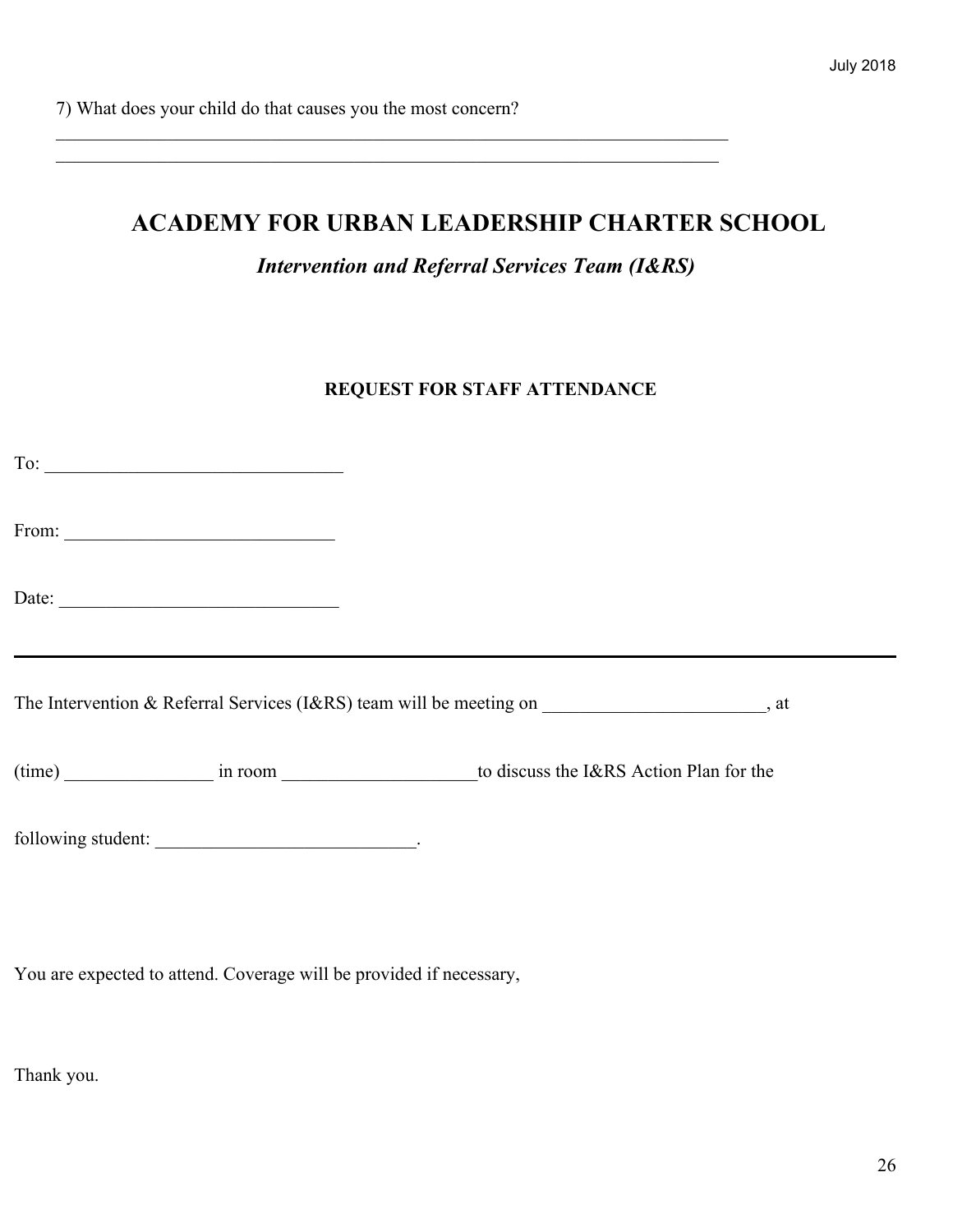I&RS Team Leader

### **PHASE 3**

### **PROBLEM SOLVING**

- 1. **Convene Meeting**
- 2. **Develop Action Plan**
- 3. **Assign case manager to monitor progress/interventions**
- 4. **I&RS Meeting Attendance Form**
- 5. **I&RS Agenda Form**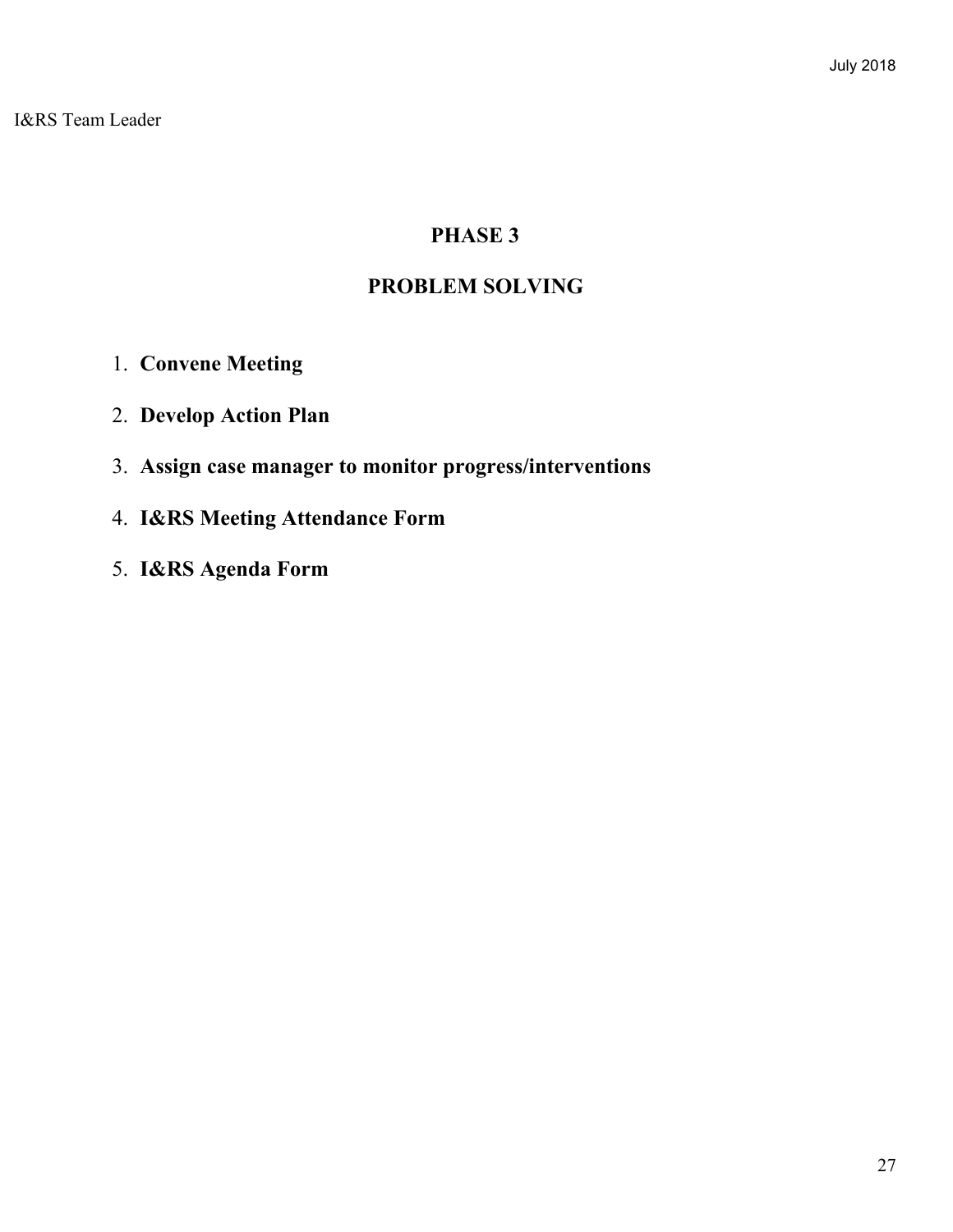### *Intervention and Referral Services Team (I&RS)*

### **Team Meeting Protocol**

**Task Minutes**

| $\sqrt{\ }$ Summarize the problem                                                                                                                                           |         |
|-----------------------------------------------------------------------------------------------------------------------------------------------------------------------------|---------|
| $\sqrt{\ }$ Review information collected                                                                                                                                    | $3 - 4$ |
| $\sqrt{\ }$ Negotiate an objective (measurable goal)                                                                                                                        | $2 - 3$ |
| $\sqrt{\phantom{a}}$ Brainstorm Solutions                                                                                                                                   | $6-8$   |
| $\sqrt{\phantom{a}}$ Clarify and refine suggestions                                                                                                                         | $6 - 7$ |
| $\sqrt{\ }$ Select solutions/recommendations<br>$\sqrt{\ }$ Requesting person; team member pick 3-5 solutions<br>$\sqrt{\ }$ Coordinate with school and community resources | $6 - 8$ |
| $\sqrt{\ }$ Develop Action Plan utilizing smart goals<br>$\sqrt{\ }$ Include parent follow-up                                                                               | $5 - 7$ |
| $\sqrt{\phantom{a}}$ Determine evaluative criteria<br>$\sqrt{\phantom{a}}$ Determine how to evaluate smart goals                                                            | $2 - 3$ |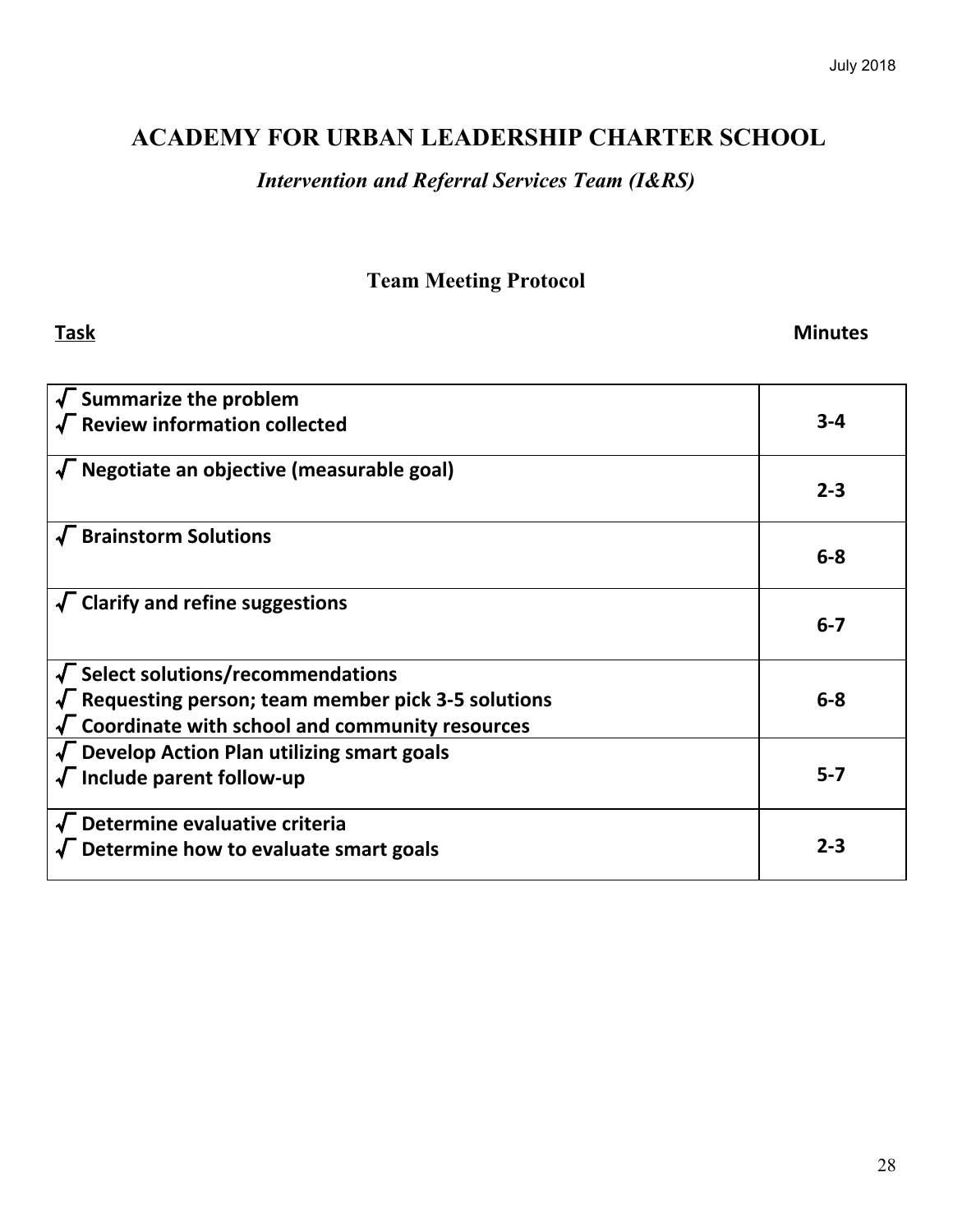*Intervention and Referral Services Team (I&RS)*

| <b>Action Plan</b>             |  |  |
|--------------------------------|--|--|
|                                |  |  |
|                                |  |  |
| <b>Reason(s)</b> for Referral: |  |  |

#### **Meeting Participants:**

| Name | Role                             |
|------|----------------------------------|
|      | Administrator                    |
|      | Guidance Counselor               |
|      | <b>Special Education Teacher</b> |
|      | <b>General Education Teacher</b> |
|      | Parent/Guardian                  |
|      | Referring Teacher                |
|      | <b>School Nurse</b>              |

#### **Current Academic Functioning:**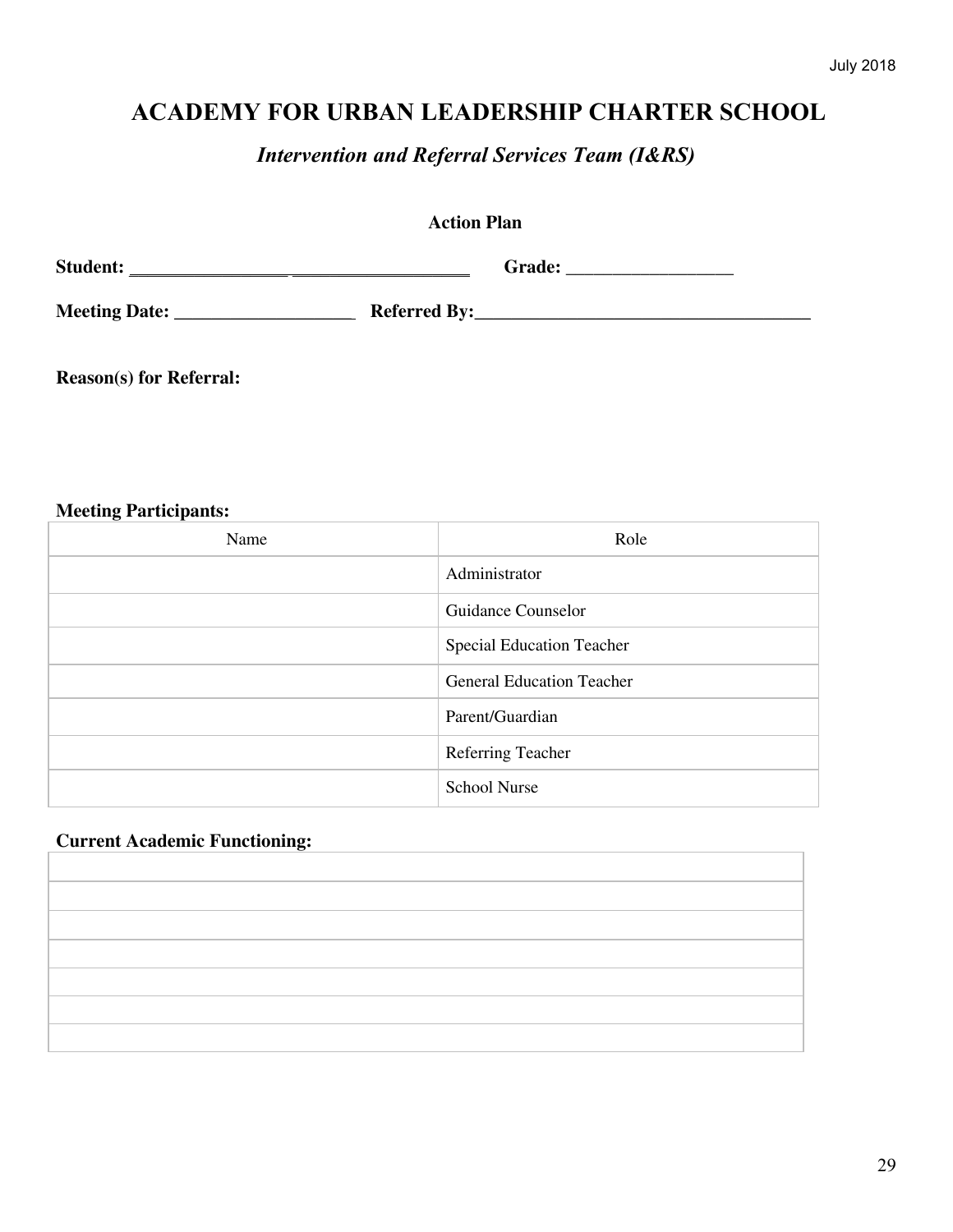#### **Student Strengths:**

#### **Behavioral Concerns:**

| <b>Target Behavior</b> | Antecedent |
|------------------------|------------|
|                        |            |
|                        |            |

#### **Behavioral Objective:**

## **Proposed Interventions:** (Rate progress 0: no progress, 1: minimal progress, 2: moderate progress, 3: goal successfully achieved)

| Goal | Action Steps &<br>Frequency / Duration | Monitored By | <b>Review Date/Progress</b> |
|------|----------------------------------------|--------------|-----------------------------|
|      |                                        |              |                             |
|      |                                        |              |                             |
|      |                                        |              |                             |
|      |                                        |              |                             |
|      |                                        |              |                             |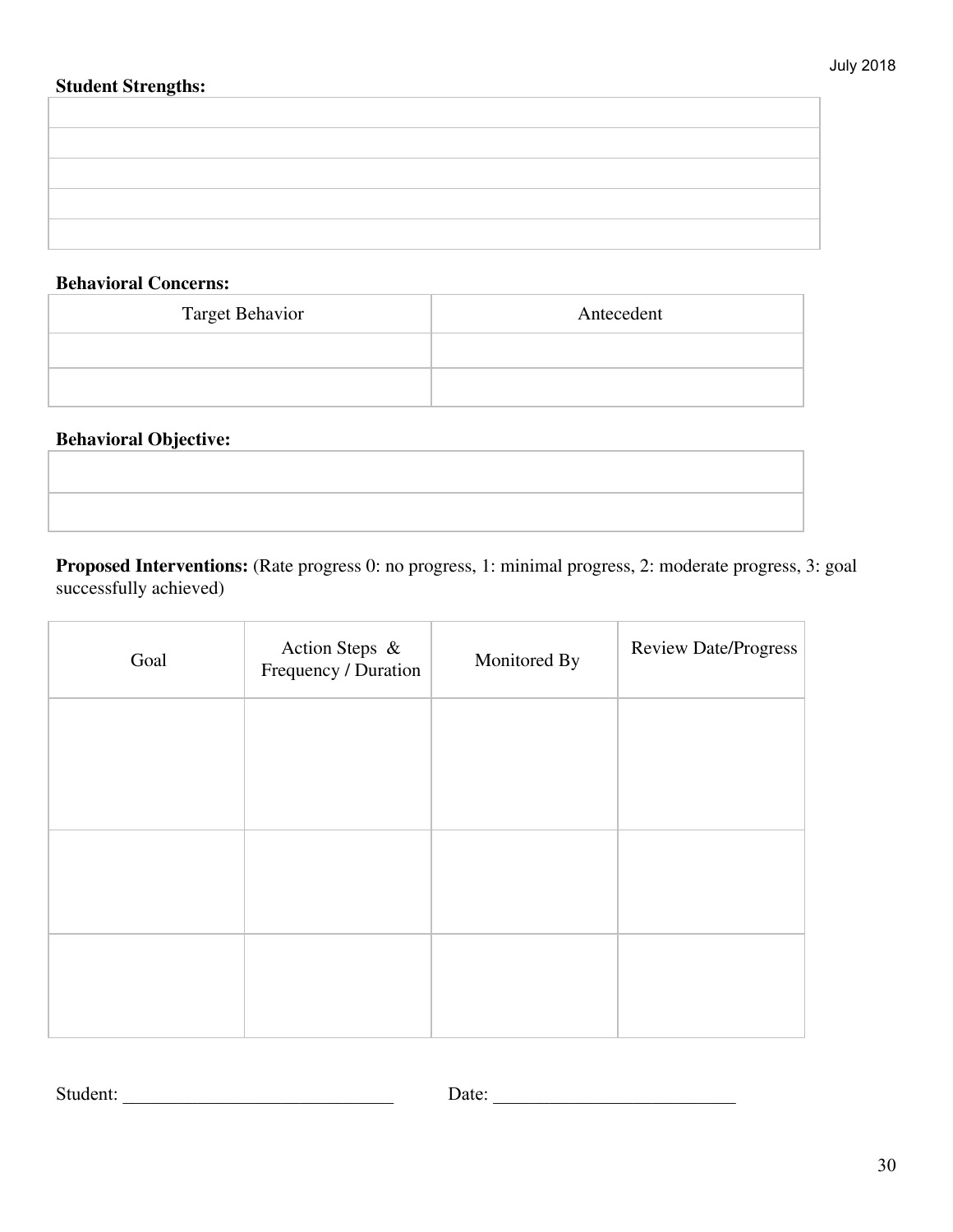## **Action Plan Chart**

As a result of this I&RS meeting, the following **Final Action Plan** will be implemented.

| Strategies & Interventions | Imple<br>men<br>tatio<br>$\mathbf n$<br>Star<br>$\mathbf t$<br>Dat<br>${\bf e}$ | Imple<br>men<br>tatio<br>$\mathbf n$<br>End<br>Dat<br>$\mathbf e$ | Frequ<br>enc<br>y of<br>Acti<br>ons | Individual<br>Responsi<br>ble<br>(Name/T)<br>itle) |
|----------------------------|---------------------------------------------------------------------------------|-------------------------------------------------------------------|-------------------------------------|----------------------------------------------------|
| $\mathbf{1}$               |                                                                                 |                                                                   |                                     |                                                    |
| $\overline{2}$             |                                                                                 |                                                                   |                                     |                                                    |
| $\mathfrak{Z}$             |                                                                                 |                                                                   |                                     |                                                    |
| $\overline{4}$             |                                                                                 |                                                                   |                                     |                                                    |
| $\sqrt{5}$                 |                                                                                 |                                                                   |                                     |                                                    |
| $\sqrt{6}$                 |                                                                                 |                                                                   |                                     |                                                    |
| $\overline{7}$             |                                                                                 |                                                                   |                                     |                                                    |
| $\overline{8}$             |                                                                                 |                                                                   |                                     |                                                    |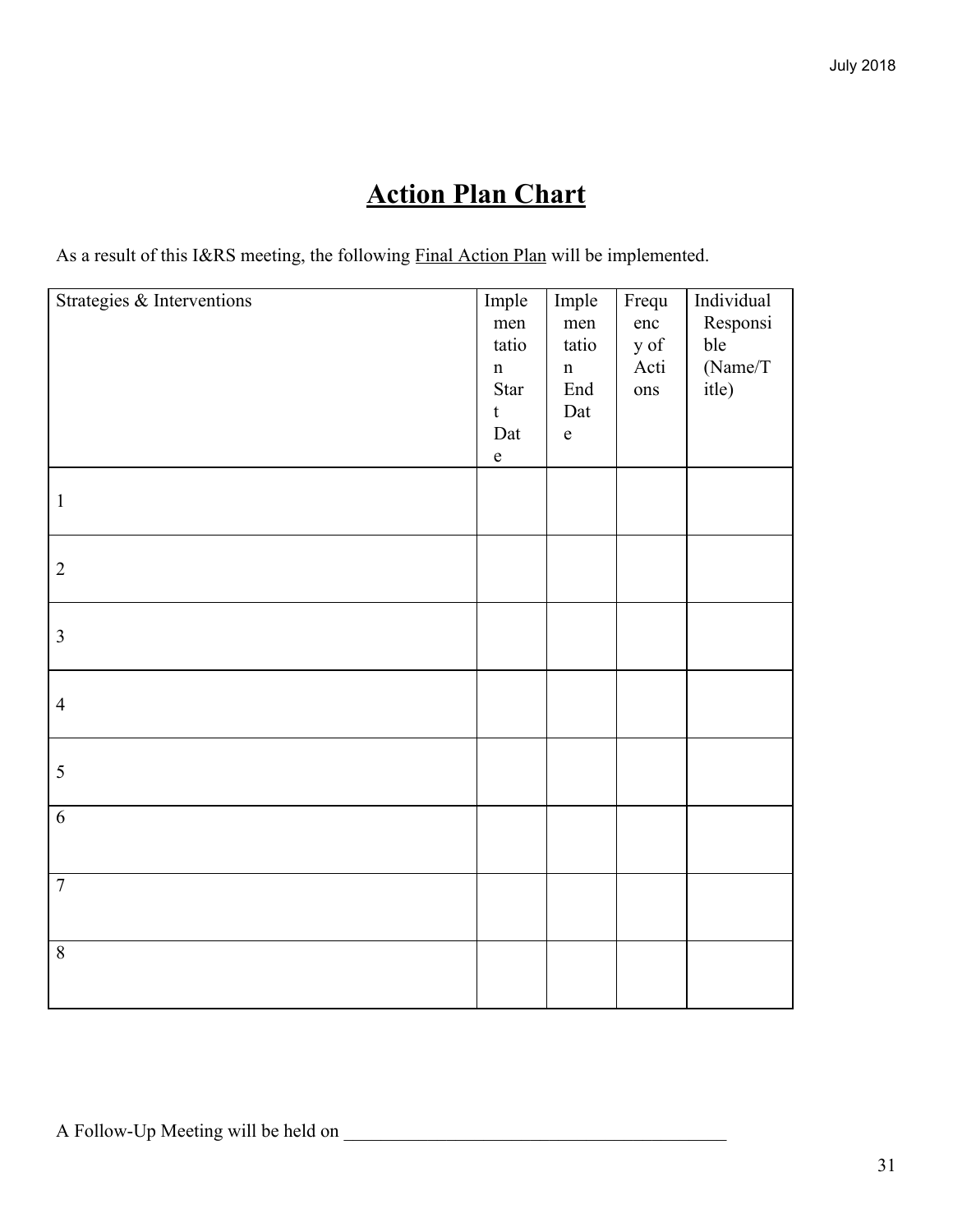*Intervention and Referral Services Team (I&RS)*

|                                                                                  | <b>Meeting Attendance Form</b> |  |
|----------------------------------------------------------------------------------|--------------------------------|--|
|                                                                                  |                                |  |
| Student's Name __________________________Grade _________________________________ |                                |  |
|                                                                                  |                                |  |
|                                                                                  |                                |  |
|                                                                                  |                                |  |
|                                                                                  |                                |  |
| General Ed Teacher                                                               |                                |  |
|                                                                                  |                                |  |
|                                                                                  |                                |  |
|                                                                                  |                                |  |
| <b>Additional Team Members (s)</b>                                               |                                |  |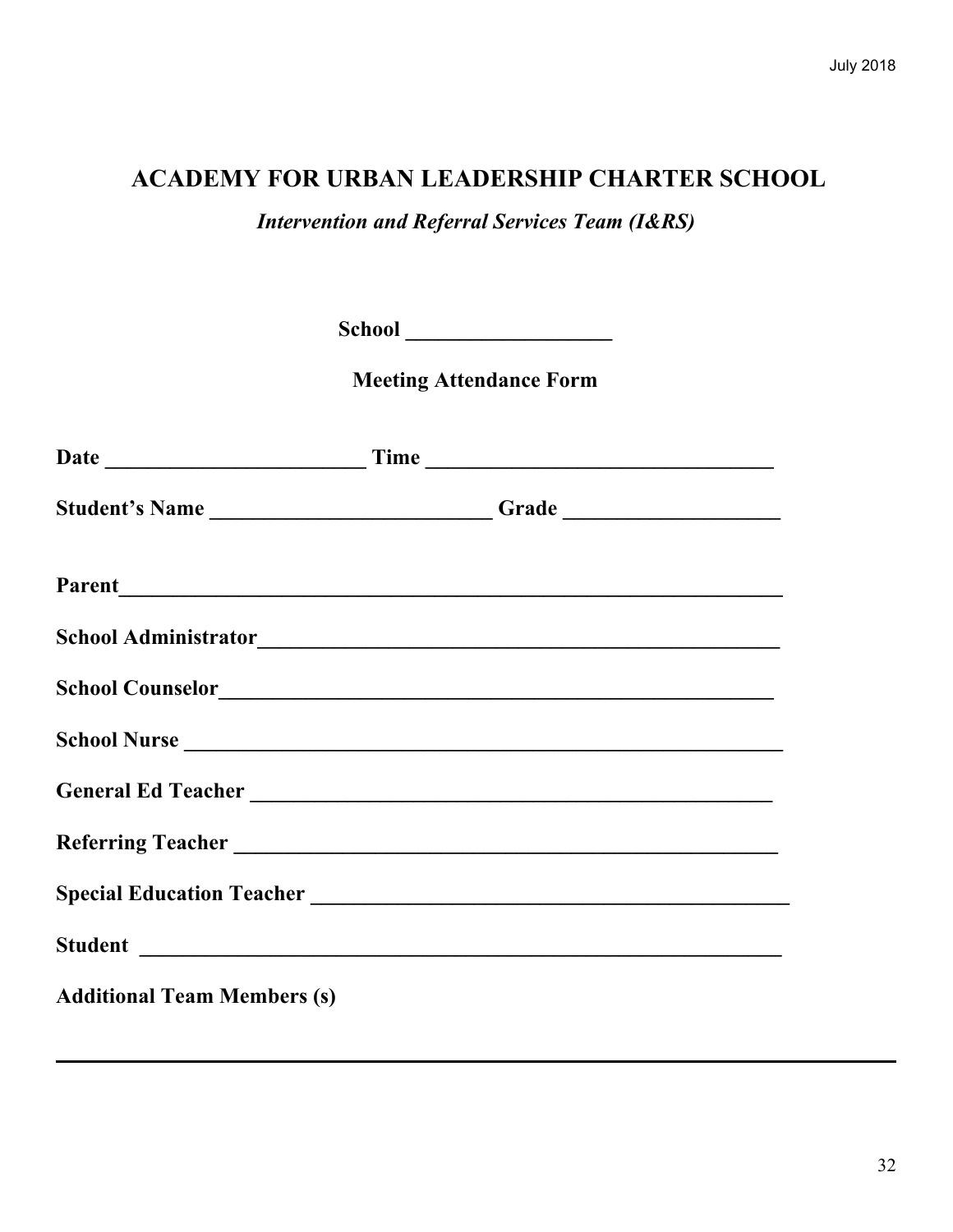# *(I&RS)*

*Intervention and Referral Services Team*

#### **CONSENT FORM (AGENCY)**

**I, \_\_\_\_\_\_\_\_\_\_\_\_\_\_\_\_\_\_\_\_\_\_\_\_\_\_\_\_\_\_\_\_\_\_\_\_\_\_\_\_\_\_\_\_\_\_\_\_\_\_\_\_\_\_\_\_\_\_\_\_\_\_\_\_\_\_\_,**

 **(**Parent / Guardian Name)

Authorize **\_\_\_\_\_\_\_\_\_\_\_\_\_\_\_\_\_\_\_\_\_\_\_\_\_\_\_\_\_\_\_\_\_\_\_\_\_\_\_\_\_\_\_\_\_\_\_\_\_\_\_\_\_\_\_\_\_\_**

(Name of individual/ school/agency disclosing information)

to disclose to \_ **\_\_\_\_\_\_\_\_\_\_\_\_\_\_\_\_\_\_\_\_\_\_\_\_\_\_\_\_\_\_\_\_\_\_\_\_\_\_\_\_\_\_\_\_\_\_\_\_\_\_\_\_\_\_\_**

(Name or title of individual /Organization to whom the information is to be disclosed)

the following specific information from my record:

This consent to disclose information may be revoked by me at anytime, except to the extent that action has already been taken in reliance thereupon.

This consent, unless expressly revoked earlier, expires upon (specify the date, event and /or condition upon which consent expires):

| Date:                                        |                             |
|----------------------------------------------|-----------------------------|
| Event:                                       |                             |
|                                              |                             |
| Student Signature:                           |                             |
| Witness Signature:                           |                             |
|                                              | Date $\qquad \qquad \qquad$ |
|                                              |                             |
| Specify Relationship of Legal Representative |                             |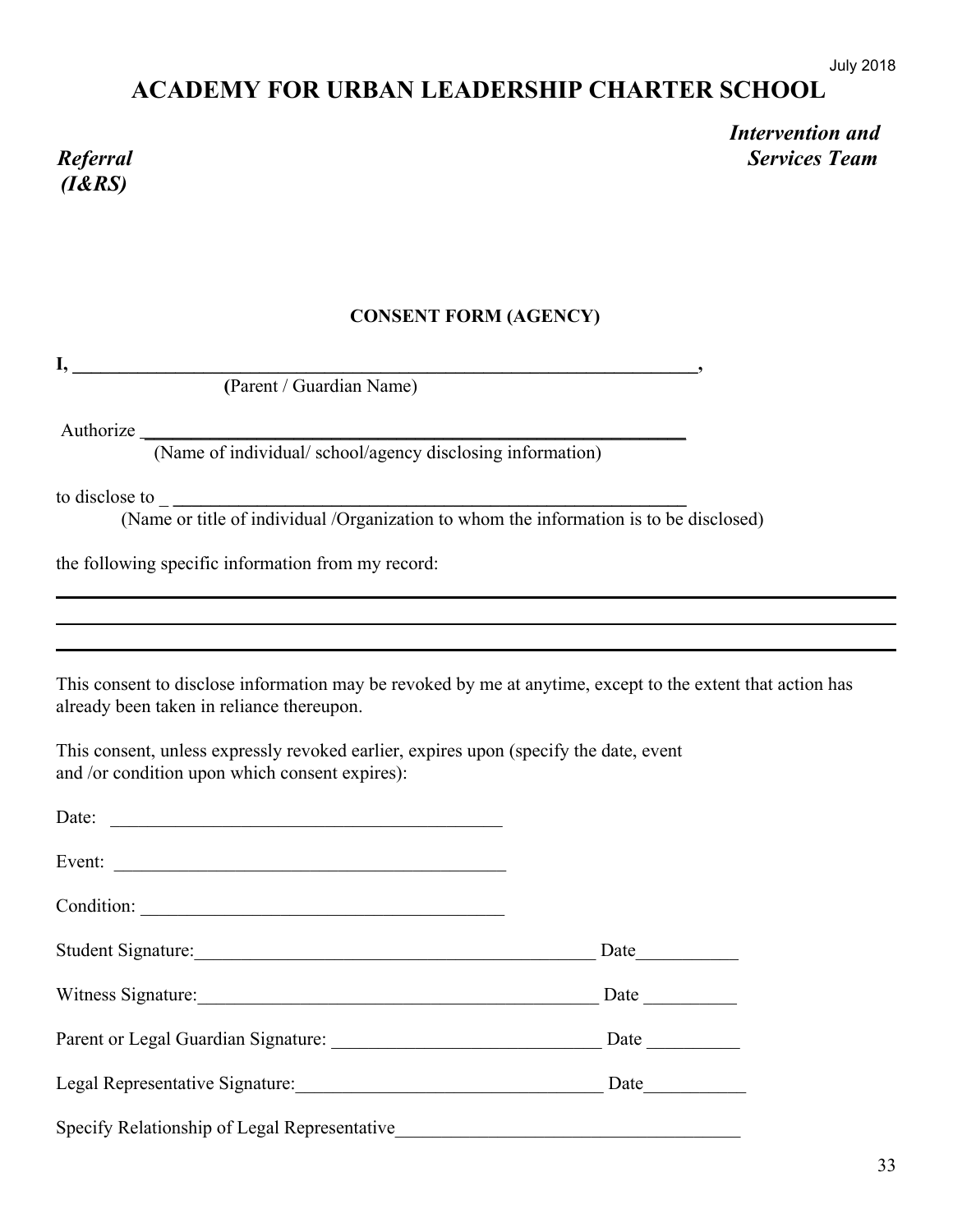### **PHASE 4**

- 1. **Progress Report (to be completed by Case Coordinator)**
- 2. **Review case at meeting**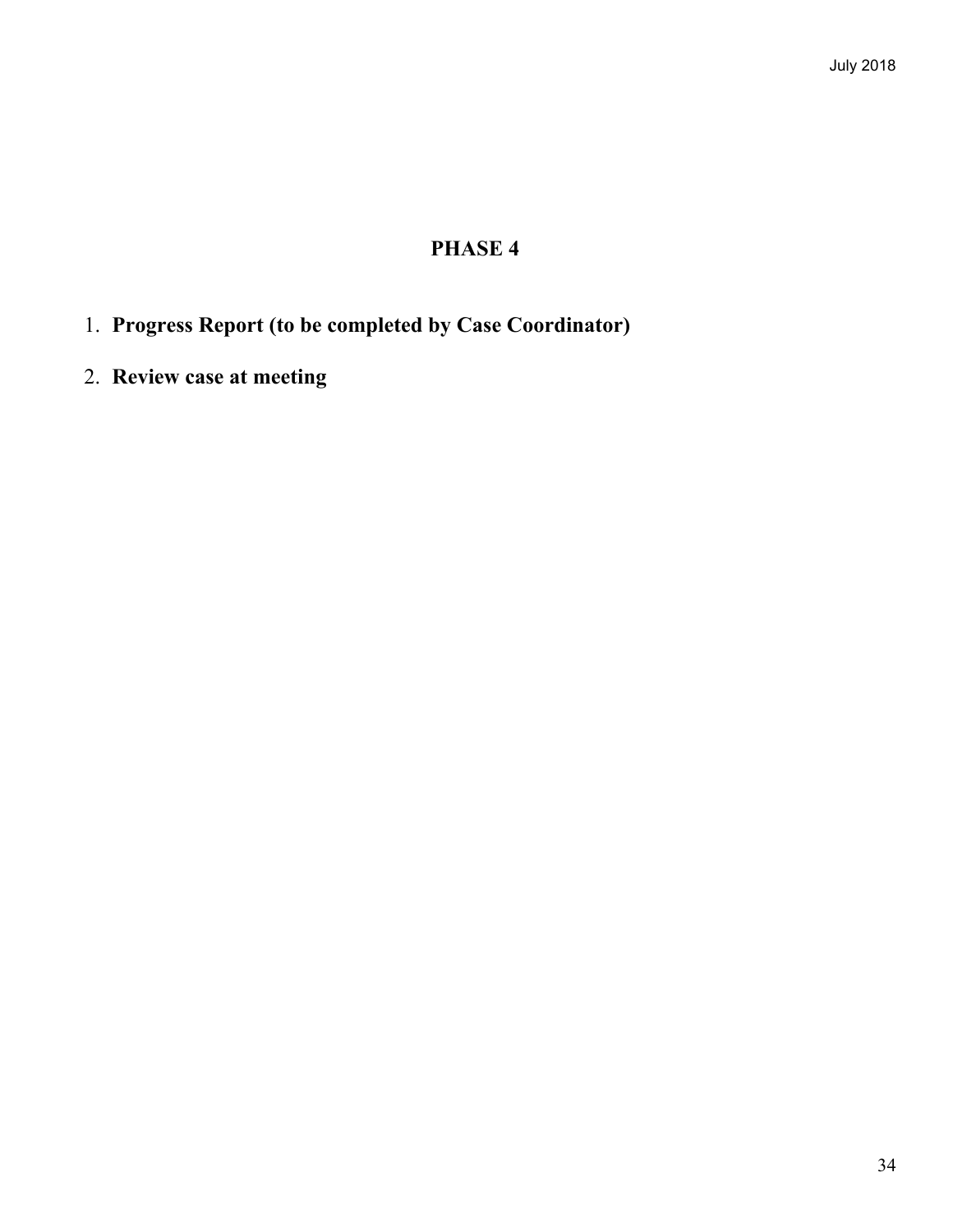*Intervention and Referral Services Team (I&RS)*

#### *PROGRESS MONITORING REPORT*

*(Confidential) To Be Completed 1 week prior to Follow-up I&RS Meeting*

| Student: |  |
|----------|--|
|          |  |

Student**: \_\_\_\_\_\_\_\_\_\_\_\_\_\_\_\_\_\_\_\_\_\_\_\_\_\_\_\_\_\_\_\_\_\_\_\_\_** Grade: \_\_\_\_\_\_\_\_\_\_\_\_\_\_\_\_\_

Staff Completing Progress Report: \_\_\_\_\_\_\_\_\_\_\_\_\_\_\_\_\_ Date: \_\_\_\_\_\_\_\_\_\_\_\_\_\_\_\_\_\_

#### **ACADEMIC PROGRESS**

|                  | <b>Math</b> | <b>ELA</b> | <b>Science</b> | SS or other |
|------------------|-------------|------------|----------------|-------------|
| <b>Current</b>   |             |            |                |             |
| Academic         |             |            |                |             |
| Performance      |             |            |                |             |
| <b>Strengths</b> |             |            |                |             |
|                  |             |            |                |             |
|                  |             |            |                |             |
| <b>Areas</b> for |             |            |                |             |
| Improvement      |             |            |                |             |
|                  |             |            |                |             |
|                  |             |            |                |             |
| <b>Benchmark</b> |             |            |                |             |
|                  |             |            |                |             |
|                  |             |            |                |             |
|                  |             |            |                |             |
|                  |             |            |                |             |
|                  |             |            |                |             |
|                  |             |            |                |             |

#### **BEHAVIORS/OBSERVATIONS**

| <b>Student has difficulty:</b>  | <b>Math</b> | ELA | <b>Science</b> | SS or other |
|---------------------------------|-------------|-----|----------------|-------------|
| <b>Maintaining motivation</b>   |             |     |                |             |
| <b>Responding appropriately</b> |             |     |                |             |
| <b>Following directions</b>     |             |     |                |             |
| <b>Mastering daily routines</b> |             |     |                |             |
| <b>Working with others</b>      |             |     |                |             |
| Volunteering/participating      |             |     |                |             |

 $\mathcal{L}_\mathcal{L} = \mathcal{L}_\mathcal{L} = \mathcal{L}_\mathcal{L} = \mathcal{L}_\mathcal{L} = \mathcal{L}_\mathcal{L} = \mathcal{L}_\mathcal{L} = \mathcal{L}_\mathcal{L} = \mathcal{L}_\mathcal{L} = \mathcal{L}_\mathcal{L} = \mathcal{L}_\mathcal{L} = \mathcal{L}_\mathcal{L} = \mathcal{L}_\mathcal{L} = \mathcal{L}_\mathcal{L} = \mathcal{L}_\mathcal{L} = \mathcal{L}_\mathcal{L} = \mathcal{L}_\mathcal{L} = \mathcal{L}_\mathcal{L}$ 

 $\mathcal{L}_\text{max}$  , and the contribution of the contribution of the contribution of the contribution of the contribution of the contribution of the contribution of the contribution of the contribution of the contribution of t

Additional Comments: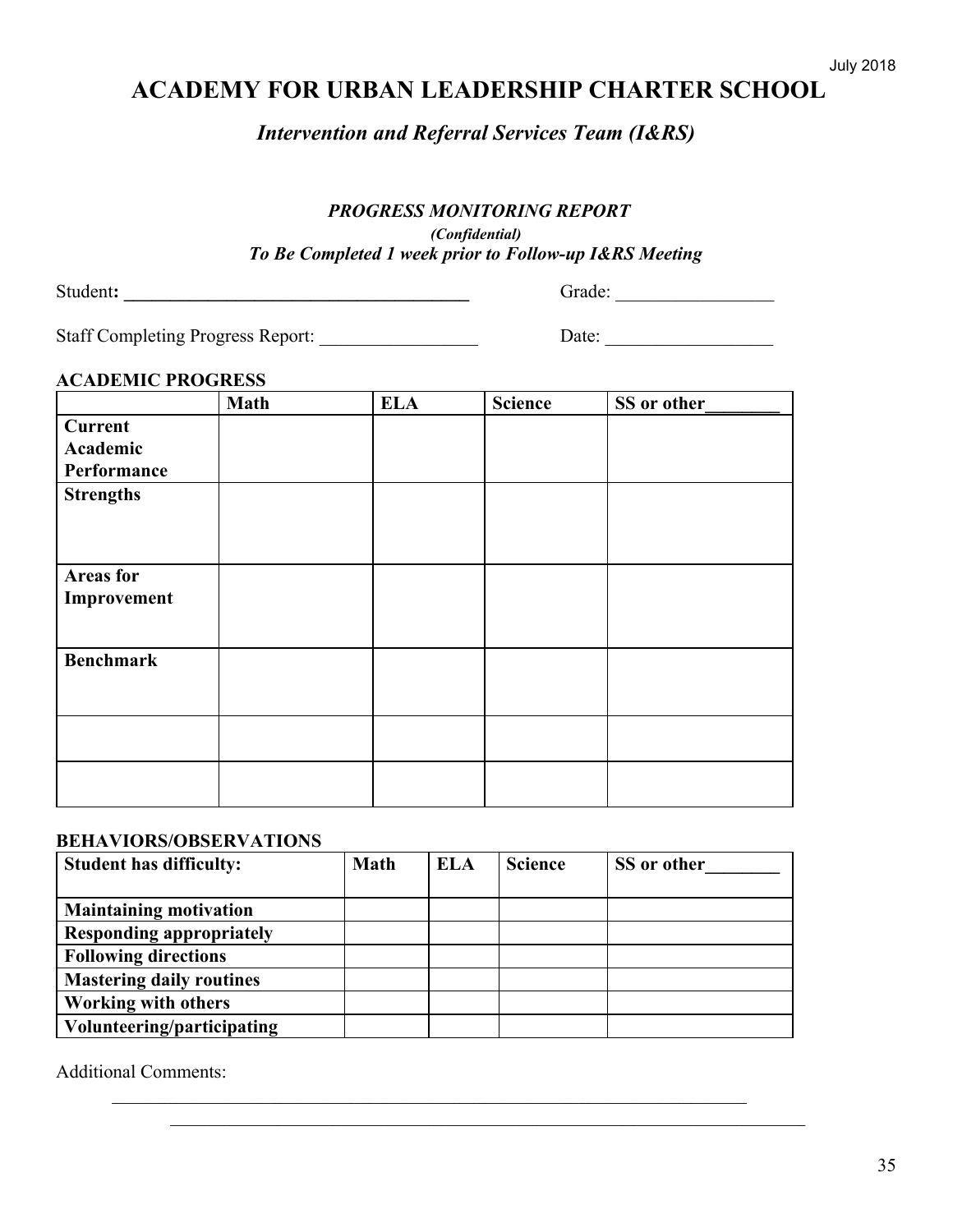### **INTERVENTION AND REFERRAL SERVICES TEAM PROGRAM EVALUATION**

### **\*To monitor data on referrals, the guidance counselor in each school will complete the following:**

- 1. **Case Log**
- 2. **End-of-year Report**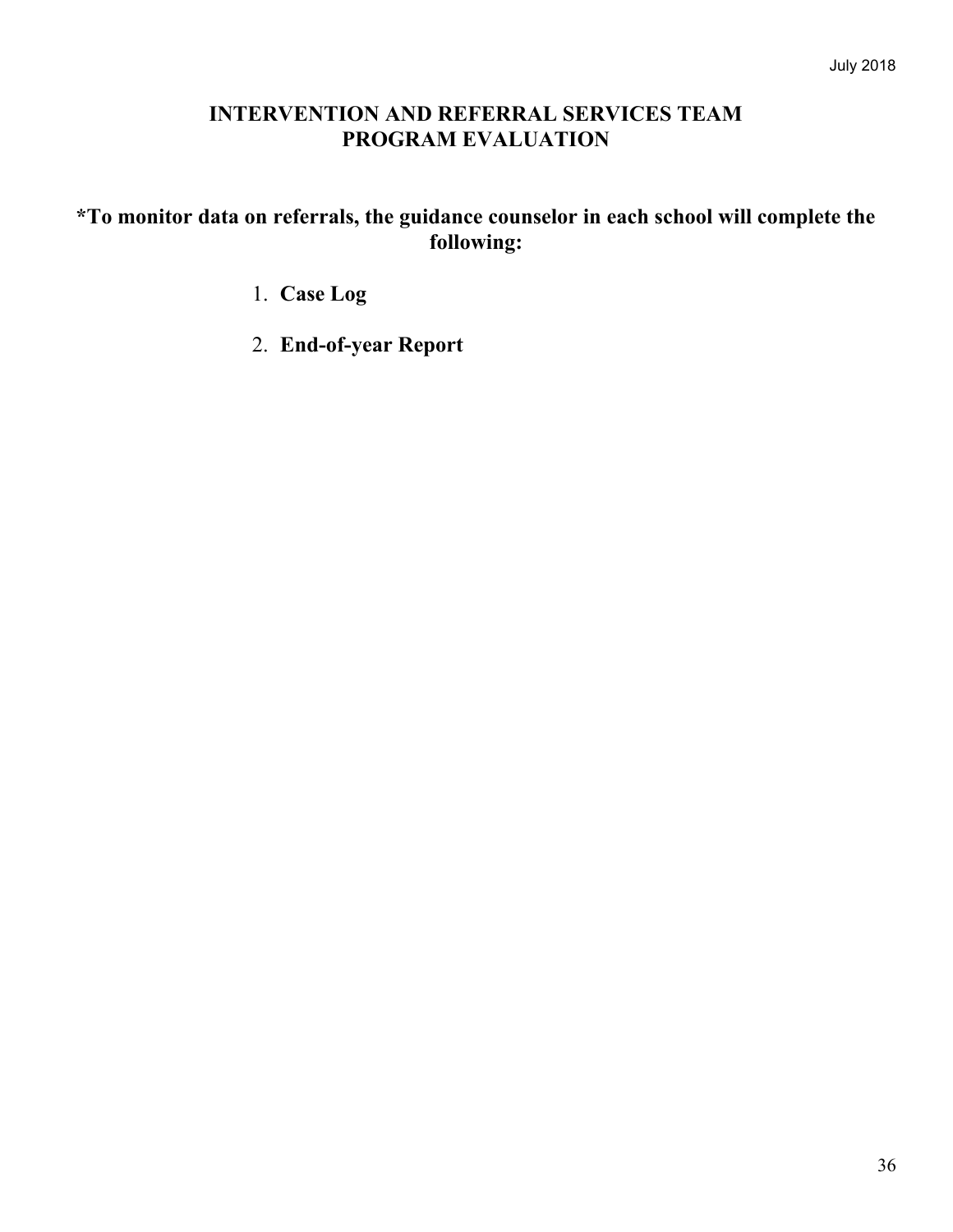#### July 2018

#### **ACADEMY FOR URBAN LEADERSHIP CHARTER SCHOOL** *Intervention and Referral Services Team (I&RS) CASE LOG*

**SCHOOL: \_\_\_\_\_\_\_\_\_\_\_\_\_\_\_\_\_\_\_\_\_\_\_\_\_\_\_\_\_\_\_\_\_\_\_\_\_\_\_\_\_\_\_ PRINCIPAL:**

**\_\_\_\_\_\_\_\_\_\_\_\_\_\_\_\_\_\_\_\_\_\_\_\_\_\_\_\_\_\_\_\_DATE: \_\_\_\_\_\_\_\_\_\_**

 **(Signature)**

| <b>Student</b> | Gr. | <b>RFA</b><br>Date<br>Rcvd. | Parent<br>Letter-1 | Parent<br>Letter-<br>$\boldsymbol{2}$ | <b>Initial</b><br><b>Meeting</b><br><b>Date</b> | Problem<br>Identified<br>Behavior,<br>Academic,<br><b>Health or</b><br><b>Other</b> | <b>Action</b><br>Plan<br>Develop.<br><b>Date</b> | Initial<br>$(4-6$ week $)$<br><b>Follow-up</b><br><b>Meeting</b><br>date | $(8-10)$<br>week)<br>Follow-up<br><b>Meeting</b><br>date |
|----------------|-----|-----------------------------|--------------------|---------------------------------------|-------------------------------------------------|-------------------------------------------------------------------------------------|--------------------------------------------------|--------------------------------------------------------------------------|----------------------------------------------------------|
|                |     |                             |                    |                                       |                                                 |                                                                                     |                                                  |                                                                          |                                                          |
|                |     |                             |                    |                                       |                                                 |                                                                                     |                                                  |                                                                          |                                                          |
|                |     |                             |                    |                                       |                                                 |                                                                                     |                                                  |                                                                          |                                                          |
|                |     |                             |                    |                                       |                                                 |                                                                                     |                                                  |                                                                          |                                                          |
|                |     |                             |                    |                                       |                                                 |                                                                                     |                                                  |                                                                          |                                                          |
|                |     |                             |                    |                                       |                                                 |                                                                                     |                                                  |                                                                          |                                                          |
|                |     |                             |                    |                                       |                                                 |                                                                                     |                                                  |                                                                          |                                                          |
|                |     |                             |                    |                                       |                                                 |                                                                                     |                                                  |                                                                          |                                                          |
|                |     |                             |                    |                                       |                                                 |                                                                                     |                                                  |                                                                          |                                                          |
|                |     |                             |                    |                                       |                                                 |                                                                                     |                                                  |                                                                          |                                                          |
|                |     |                             |                    |                                       |                                                 |                                                                                     |                                                  |                                                                          |                                                          |
|                |     |                             |                    |                                       |                                                 |                                                                                     |                                                  |                                                                          |                                                          |
|                |     |                             |                    |                                       |                                                 |                                                                                     |                                                  |                                                                          |                                                          |
|                |     |                             |                    |                                       |                                                 |                                                                                     |                                                  |                                                                          |                                                          |
|                |     |                             |                    |                                       |                                                 |                                                                                     |                                                  |                                                                          |                                                          |
|                |     |                             |                    |                                       |                                                 |                                                                                     |                                                  |                                                                          |                                                          |
|                |     |                             |                    |                                       |                                                 |                                                                                     |                                                  |                                                                          |                                                          |

Please submit to the Principal(s) and Superintendent by June 15<sup>th</sup> of each year.